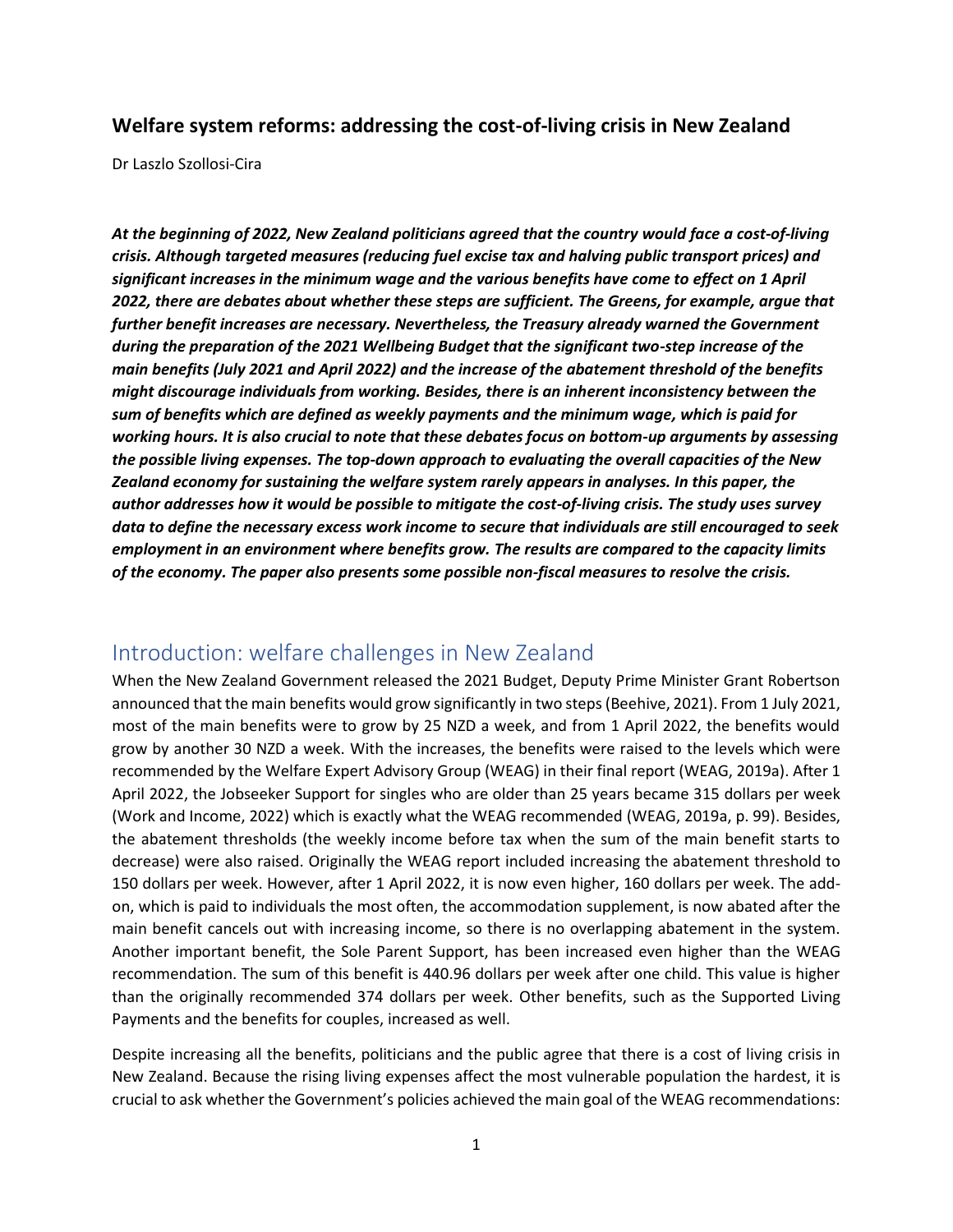Restoring dignity to the social welfare system. There appear to be seven major problems that imply the welfare system needs further (re)considerations and developments.

First, it is crucial to note that the development of the welfare system did not occur in the same structure as the WEAG outlined. Although the benefits that assist recipients without children increased as the WEAG recommended, the benefits for sole parents and for couples with children increased more than the advisors proposed. The WEAG believed that the sole parent support and the support for couples with children should be partially increased by raising the main benefit, and a larger part of their support should come from the increased amount of working for families tax credits. However, the increase in working for families tax credits did not reach the sum that the WEAG advised in 2019. The logic behind the WEAG recommendation was that a large increase to the sole parent support might disincetivise recipients to partner and to work.

Second, it is relevant to note that the WEAG report recommended immediate changes when it was released in February 2019. The recommended benefit levels were reached in 2022 only, and neither the wage inflation nor the actual CPI was not included in defining the benefit rates. This means, taking the CPI for 2019, 2020 and 2021 into account, the purchasing power of the benefits which were raised to the recommended levels was 9.4% lower because the CPI was 1.9%, 1.4% and 5.9% in 2019, 2020 and 2021 respectively (Statistics New Zealand, 2022).

Third, with the rising cost of living, the inadequacy of the targeted benefit system to allow flexibility of choice for individuals is showing up and causes frustration for recipients. The website of Work and Income specifically highliths the possibility of how certain additional benefit payments might change when the main benefits go up (Work and Income, 2020). What this means in practice is that despite the Government's announcement of the increases to main benefits, the actual payments to recipients might not change to the same extent, and the accommodation supplement and/or the temporary additional support payments might be cancelled out. Also, the amount that recipients should pay to public housing might change too, due to the institution of the income-related rent subsidy (IRRS), which requires 25% of the income to be spent on housing. Nevertheless, the inflexibility of choice for recipients can be shown by an actual example of what an interviewee shared with me. The person involved lives in a private rental. In 2020, when the housing costs were rising drastically, the property owner sold the house. The new owner increased the weekly rent by 100 dollars a week. Because the recipient received a main benefit and the accommodation supplement before the change of ownership, the new rental fee would have been too high to pay. However, Work and Income advised this person that the temporary additional support might provide assistance in the situation. Later, when food prices started to increase in 2021, the recipient attempted to find a cheaper rental property. However, if the recipient had paid less to a rental property, the temporary additional support might have changed to offset the decrease in rental payments. Therefore, the recipient could not achieve a better financial position by choosing a cheaper rental.

Fourth, the transparency of the system is highly problematic. In an ideal situation, people would be aware of what they might receive if they become unemployed; one single weekly sum should ring in their minds. However, because of the various additional support payments, it is difficult to get a straightforward answer. The WEAG members, for example, used six example families to model the possible effects of their recommendations. This already shows the complexity of the system. Similarly, when politicians and decision-makers are asked about the possible benefits, they have to ask what sort of life situation they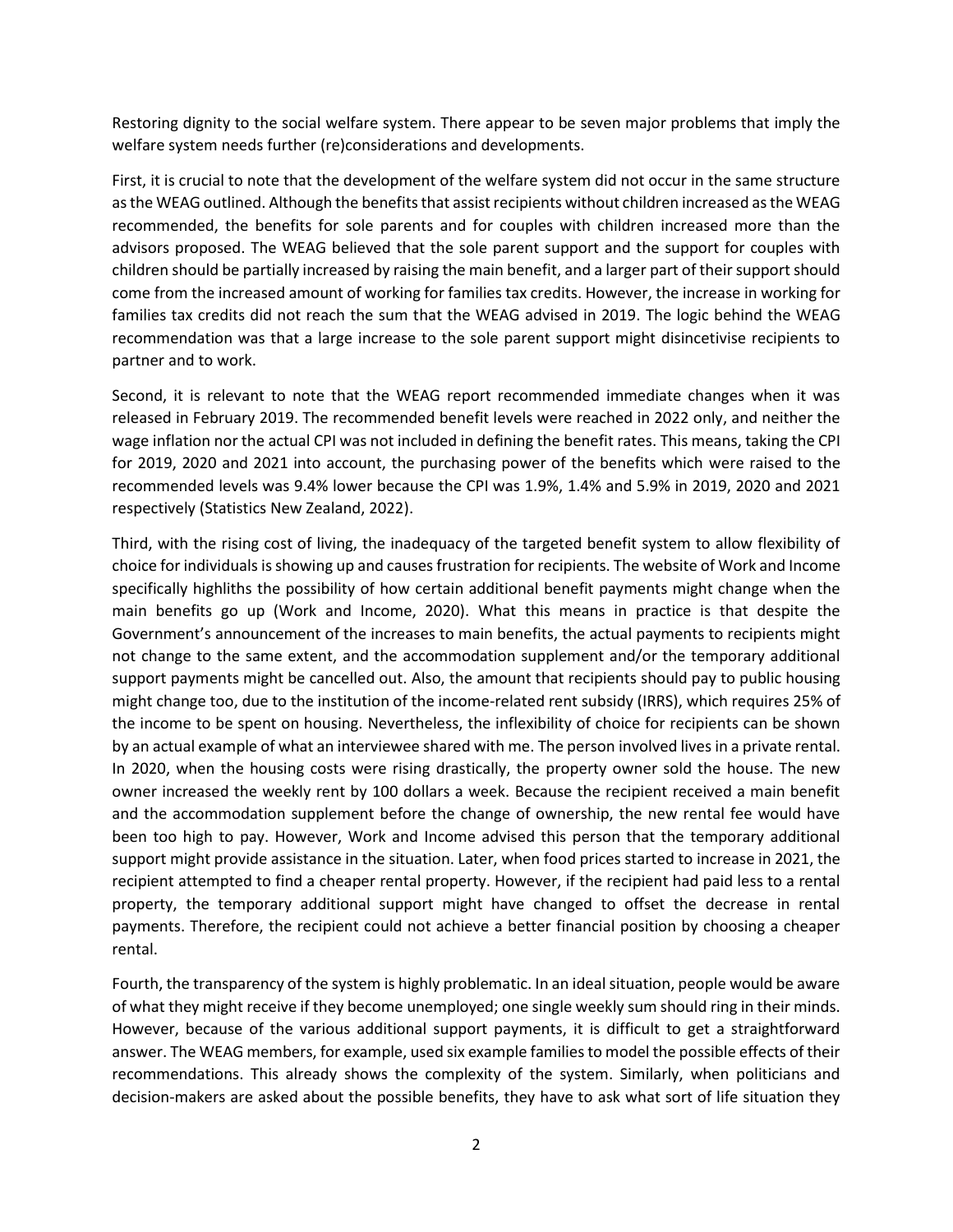have to address.<sup>1</sup> The transparency of the system must be in question when welfare advocacy groups can exist to assist people in navigating the system (Baker & Davis, 2018).

Fifth, the reasons why benefits should be paid to individuals, namely, the causes why someone exits the labour market fully or partially, were not considered in a comprehensive way. This lack of consideration of the characteristics of the labour market leads to unintended consequences. To understand this, it is crucial to present the main unfair regulations of employment relations. In New Zealand, flexible labour market regulations are institutionalised. Although the dominant belief of politicians is that "New Zealand has a well-functioning labour market in general,"<sup>2</sup> the legislation is rather problematic both for employers and for employees. Concerning the legislation's unfairness for employers, the main element of the legislation that is problematic is the requirement that businesses have to bear the costs of the yearly sick leaves (10 days). However, employees and general practitioners are the ones who initiate the sick leaves, and employers do not have control over the confirmation of whether the sick leaves are necessary.<sup>3</sup>

Regarding the unfair elements of the legislation for employees, it is essential to highlight the employers' option to reduce the number of weekly working hours. According to the Employment Act, employers can decrease the number of working hours due to economic and commercial circumstances. This means that even if the job contracts include 40 hours a week, employees cannot be certain that they have a "full-time employment." Although in the case of planning the reduction of working hours, the law requires consultations with the employees, this is not a real option for the employees because they face a wrong dilemma: in one way, they have fewer hours worked and paid, in the other way they face the risk of getting laid off. This is seriously unfair for employees because they face risks which are largely out of their control. Practically, the current legislation allows employers to transfer business risks from entrepreneurs to employees. This creates an environment for employees where they cannot have job security and predictable income; what are the main preferences for employees. The Covid-19 pandemic showed how relevant the predictable incomes are for employees by the fact that governments implemented wage subsidies.

The transferability of business risks to employees may lead to situations where employees need to rely on the welfare system. For example, employees who work on the minimum wage, when their weekly hours decrease below 40 a week, they become eligible for the accommodation supplement, and when their hours decrease below 30 hours a week (below 610 dollars before tax), they can receive a portion of the jobseeker support payments as well. Practically, this means that the transferability of business risks to employees results in the welfare system indirectly subsidising businesses. It is likely that the welfare system was designed for different purposes.

The question may arise about how often does the transfer of business risk to employees occur. If we understand the overall statistics of the labour market, it becomes clear that it happens fairly often.

 $1$  This happened when Jack Tame had an interview with Prime Minister Jacinda Ardern in April 2021 for the Q&A the television programme.

 $2$  See for example the cabinet paper addressing zero hours contract (Woodhouse, 2015).

<sup>&</sup>lt;sup>3</sup> In most OECD countries the social security systems fund the sick leave payments, and in those countries, employees are entitled to unlimited sick leaves in a year while in New Zealand it is ten days.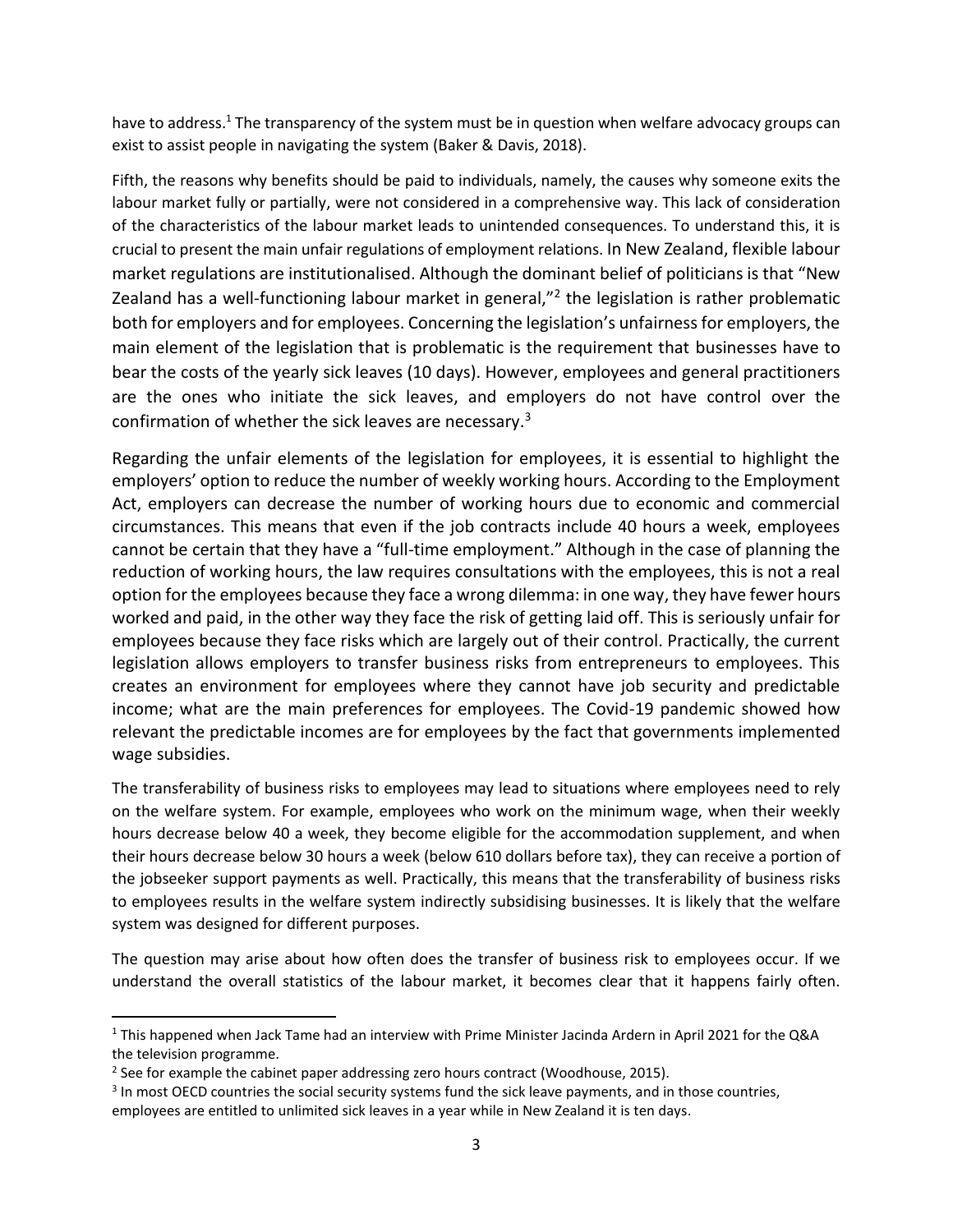According to Statistics New Zealand, in the December 2021 quarter, there were 4,114 million people in the working-age population, of which 2,831 million people were employed, 93 thousand people were unemployed, and 82 thousand people were still available for work (Statistics New Zealand, 2022a). Additionally, there were 102 thousand people who were underemployed, which means they worked less than 30 hours per week. The 277,000 people who were either unemployed, underemployed or available for work made up the 9.2% underutilisation rate (Statistics New Zealand, 2022a). This is the official figure which refers to people who struggle to get proper employment. However, the situation might be even worse.

Statistics New Zealand also publishes the sum of weekly worked hours. According to this, in the December 2021 quarter, there were 95 million worked hours in a week. These are the aggregate numbers that are available for the 3,006 million participants (the sum of the 2,831 million employed, 93 thousand unemployed and the 82 thousand available people) in the labour market (Statistics New Zealand, 2022a). This means that on average, a person can work 31.6 hours a week, and only 2,375,000 people can get fulltime employment. The figure for average weekly working hours coincides with the numbers that the Treasury is applying in their long-term forecast models, such as the Fiscal Strategy Model (FSM). However, the Treasury calculates its figures proportionately to the employed population (Treasury, 2019). These figures suggest that the number of people who may earn less than 610 dollars before tax in a week might be higher than the official underemployment figures. Nevertheless, the situation is even more complicated. There are independent contractors in the economy who usually work long hours, and their incomes barely reach the minimum wage (Macfie, 2022). The number of independent contractors is debated. According to the statistics in 2019, there were 144 thousand contractors in New Zealand (Statistics New Zealand, 2019). However, in the 2010s, their number was significantly higher. As Infometrics published in 2019, there were 415,511 self-employed people in New Zealand, which was 16.7% of the workforce. Meanwhile, their proportion in the workforce was decreasing (Infometrics, 2019). These people are typically forced to become self-employed because their work environment is similar to conventional employment status (Uber drivers, delivery drivers, agricultural seasonal workers etc.). As a matter of fact, these people should be considered underemployed. Therefore, they should be entitled to benefits. They do not appear in the welfare statistics, though.

The sixth problem, namely that it is debated whether the welfare system has incentives for individuals to seek work, is a consequence of the fifth problem. It is easy to prove that the capacities of the New Zealand economy were not fully considered when the WEAG elaborated on the recommendations. On the one hand, the benefit rates and the abatement mechanisms are designed to operate in line with the minimum wage regulation, and the abatement thresholds are set to match certain income levels when someone gets work that is paid the minimum wage. There is no decrease in the benefits until someone works eight hours or less and gets paid the minimum wage. Then, after receiving payments after 30 hours of work on the minimum wage, the main benefits are cut off (the accommodation supplement is abated after earning 30 hours on the minimum wage). On the other hand, when the WEAG composed their recommendations about the necessary levels of the benefits, they intended to pull the benefit rates closer to the median income. This intention is shown in their *Example Families and Budgets – Investigating the Adequacy of Incomes* report (WEAG, 2019b). The reason why it is debated whether it was appropriate can be seen by comparing the recommended benefit levels (including the various add-ons) and the likely income by work. The final WEAG report identified that an individual jobseeker who lived alone could receive 414 dollars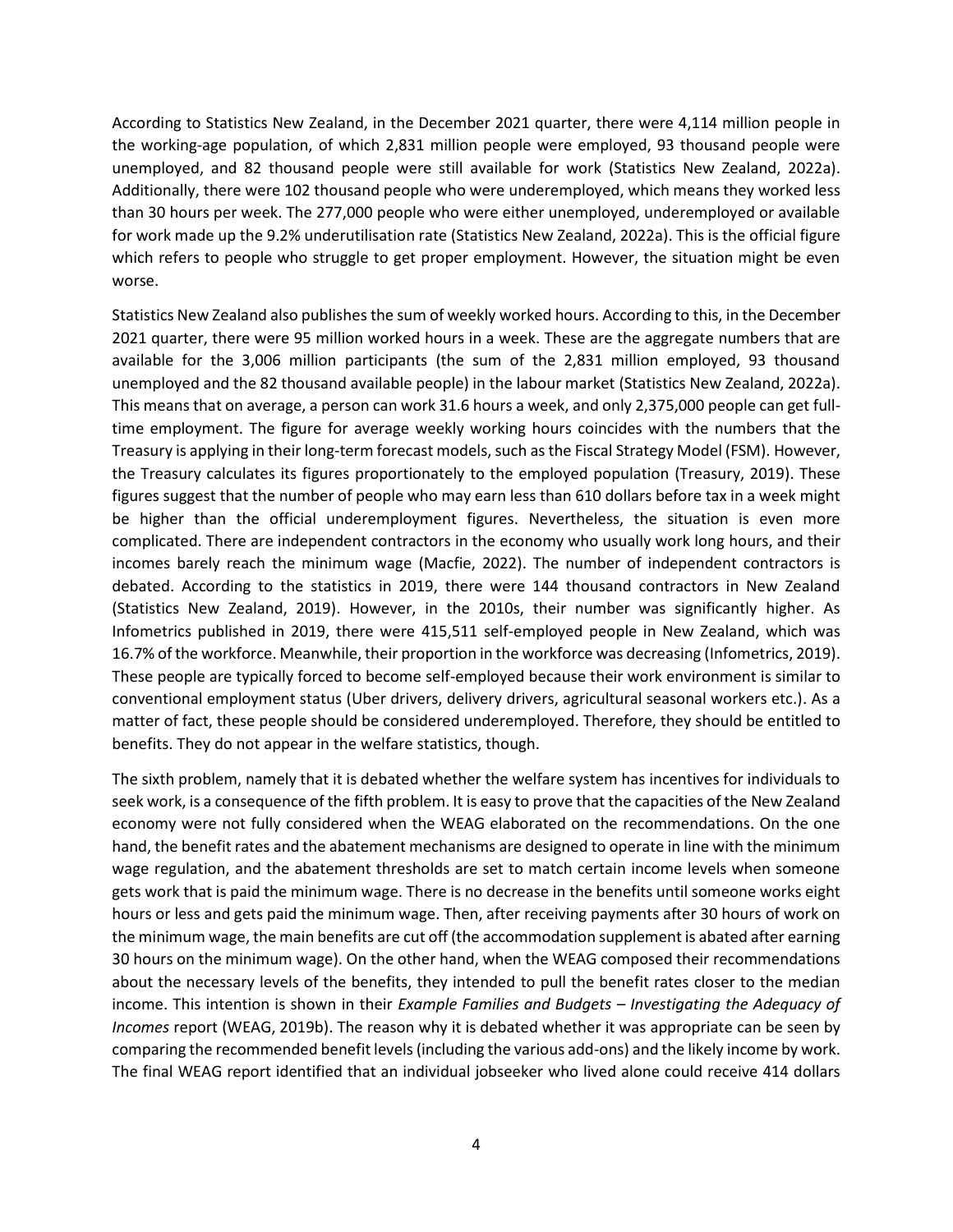per week in 2018<sup>4</sup>. However, for an adequate standard of living, they would need an additional 134 dollars per week (altogether 588 dollars per week). To realise this, they recommended the jobseeker support grow by 100 dollars a week (from 215 to 315 after tax) and additionally, a living alone payment of 30 dollars per week be introduced (WEAG, 2019a, pp. 99-103). To put the recommended changes into context, the WEAG recommended an immediate increase to the main benefits so a single person could receive 588 dollars a week after tax from 1 April 2019; meanwhile, the full-time employment (40 hours a week) on the minimum wage in 2019 (17.70 dollars per hour) would have resulted in 594 weekly net income. Furthermore, during the time of the WEAG analysis in 2018, the full-time employment on the minimum wage (16.50 dollars per hour) resulted in only 555 weekly net income. For this reason, it is in doubt if the recommended level of jobseeker support would have incentives for people to seek employment. In 2018, the estimated median net weekly income of an individual was 765 dollars.<sup>5</sup> If we compare the recommended 588 dollars to the median net income, we can conclude that the median income is only 30.1% higher than the benefits, which do not require any work.

Nevertheless, the WEAG recommendations were not implemented in 2019. Concerning the jobseeker support, the level of this benefit reached the value of the WEAG recommendations in 2022. Therefore, it is useful to compare the value to the estimated 2022 income levels. However, it is crucial to remain cautious. Although the expected benefit rates might be constant for a week, the actual wages might fluctuate, and it is unlikely that someone can reach 40 hours of work in a week when entering the labour market. The most likely weekly working hours are between 30 and 35 hours. In our calculations, we employ 33 hours too.

|                                                 | Value          | Increase to   |
|-------------------------------------------------|----------------|---------------|
|                                                 | (NZD per week) | benefit level |
|                                                 |                | (%)           |
| Jobseeker support and the various add-ons       | 588            | n.a.          |
| (2022)                                          |                |               |
| Likely weekly net income on minimum wage        | 588            | 0%            |
| (33 hours)                                      |                |               |
| Income by full-time employment on minimum       | 708            | 20.4%         |
| wage (40 hours)                                 |                |               |
| Estimated median net weekly income <sup>6</sup> | 858            | 45.9%         |
| (2022)                                          |                |               |

*Table 1.: Comparing the implemented level of the various benefits for a single jobseeker based on the WEAG recommendations*

<sup>4</sup> The precise calculations how the WEAG assumed this figure is not entirely clear from their documents.

<sup>5</sup> To estimate this figure I applied the overall national account statistics by Statistics New Zealand. In 2018, the overall compensation paid to employees was 128,685 billion dollars (Statistics New Zealand, 2022b). This figure was divided by the average number of employed people in 2018. The computation results in the average yearly income before tax which is usually distorted towards higher incomes, therefore I decreased the figure by 3%.  $6$  To calculate this estimate, the national accounts statistics were employed. The estimated median of 2021 (841 dollars) was increased by 2%. This figure is slightly less than the increase of recent years because it was necessary to take into consideration that by the second half of 2022, New Zealand might face recession.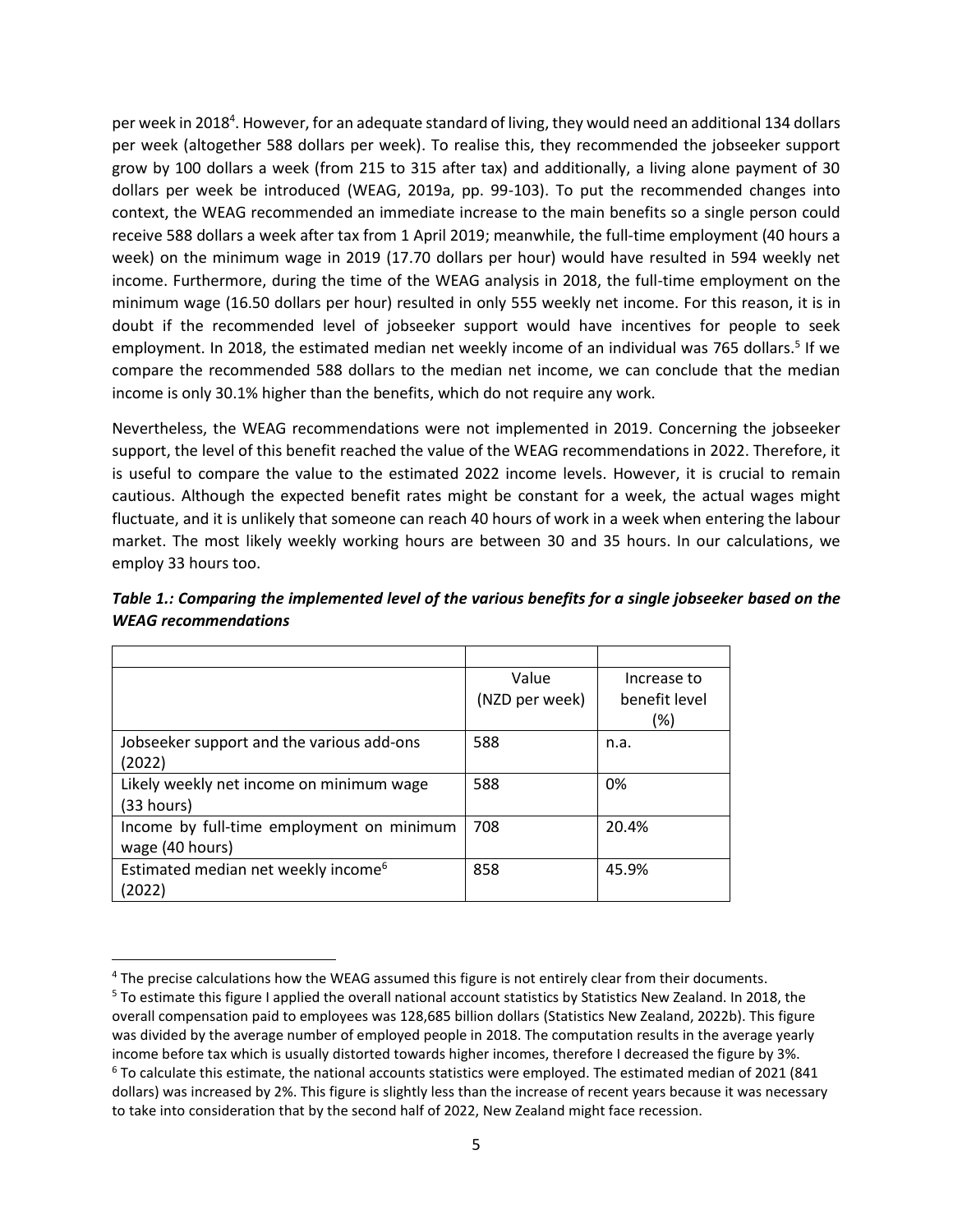The table shows that the median net income is 45.9% higher than living solely on benefits. This suggests that the incentives to seek employment in New Zealand are weak, especially because the flexible labour market puts transaction costs on employees (they need to adapt to challenging work conditions).

There appears to be an even larger problem which is related to the sole parent support. As it was mentioned earlier, the sole parent support was raised higher than the WEAG recommended, so even the WEAG acknowledged that it might disincentivise individuals to seek employment. Additionally, the abatement mechanism itself might create disincentives to make efforts for larger participation in the job market. If someone earns the minimum wage, all working hours between 8 and 30 hours a week result in only 4 dollars extra net income.

Finally, seventh, it is difficult to see whether the general approach to overhauling the welfare system was appropriate. Concerning this set of problems, I highlight three questions. It can be asked whether the welfare transfers should assist with providing the minimally necessary resources to sustain life or it should also provide resources for a certain level of participation in society. Besides, it is relevant to ask whether the welfare system should encourage people to live a responsible lifestyle or whether it should penalise responsible attitudes. And most importantly, it is crucial to face that the WEAG recommendations highlighted the concept of dignity through social welfare. However, they left certain imperial mechanisms untouched that contradict the concept of dignity.

The problem of providing resources to individuals so that they can participate in society is relevant. The WEAG report focussed on it, underlining that people should receive not only resources to meet basic weekly needs but also assets so that they can purchase cheap presents for family members and attend sports events (WEAG, 2019a, p. 97). Therefore, the WEAG recommended raising benefit rates which, as it was shown earlier, almost reach the same level of working full time on the minimum wage. It appears that defining the minimum wage so that it includes the provision of sufficient resources to participate in the community and setting the benefit rates so that they are sufficient to provide basic needs might be a better approach. This would leave incentives in the system to seek employment.

The problem of whether the welfare system incentivises people to live responsibly can be seen through the mere existence of the asset tests. People who have certain cash assets may not receive certain additional support, such as the accommodation supplement. Therefore, those who saved up money for "the rainy day" are penalised in New Zealand. To an extent, the sole parent benefit also entails this problem because youngsters who explore sexuality should be encouraged to work before they have children or apply contraception so they can prevent unplanned pregnancy.

Regarding the contradiction between the concept of dignity and imperial (state-centred approach), it is relevant to note that it is a remnant of the legal system of the British colonial period. Citizenship, for example, was granted to people who were born in the territory of the British Empire or their parents were British citizens. However, if someone's parents are British citizens and the parents were born outside British territories, this person is granted British citizenship only if he/she is born in British territory. The logic behind this approach is simple: those who are born outside the British territories are not considered people who can serve the British Empire.

This approach is directly apparent in the case of the superannuation payments: if someone moves out from New Zealand, after five months, the superannuation payments are stopped because these individuals do not contribute to the New Zealand economy (do not serve the state). Although the social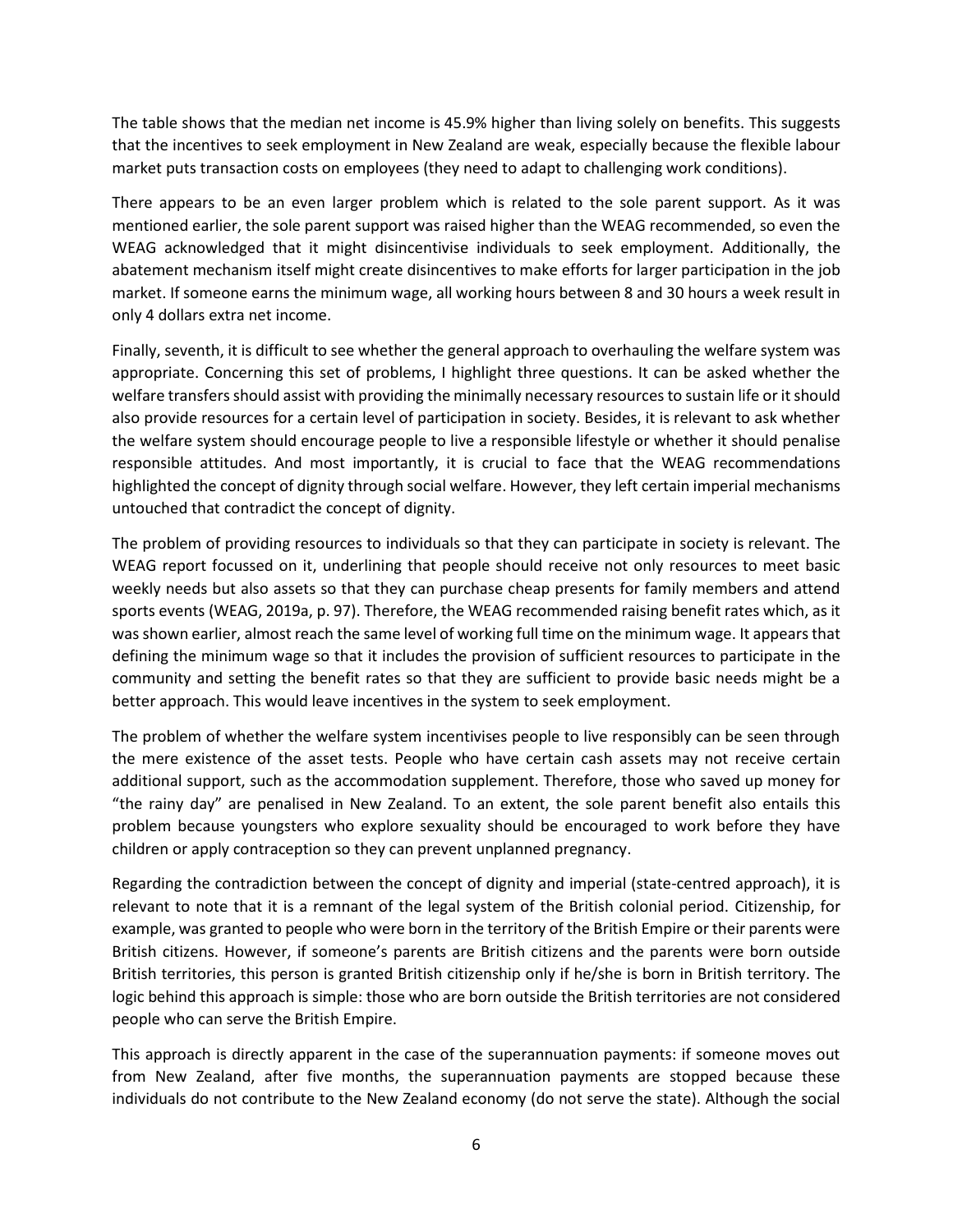welfare system is not a superannuation system, the approach is similar. The various benefits are tested against the partners' incomes, and if people live together, they are not entitled to the same amount of benefits as they were living separately. In the imperial thinking, these people may earn enough to sustain their lives and participate in the community also on reduced levels of the benefits. However, dignity requires identities, and that would imply individual rights and entitlements.

The problems described earlier in this introduction; namely, the differing structure of the actual benefit raises to what was recommended, the lack of indexation by CPI or wage increases, the inflexibility of targeted assistance, the lack of transparency of the benefits system, the strong limits of the labour market, the missing incentives to work, and the debated principles of the welfare overhaul raise the question of how to develop the New Zealand welfare system and how it is possible to provide better working conditions for employees so that the rising inflation (cost of living crisis) could be manageable for households. In this paper, the theoretical arguments are presented first. This entails engagement with various theories about benefits, the possibility of a universal basic income, and the incentives to seek work. Then, the discussion presents the methodology of how this paper analysed the relation between the New Zealand labour market and the welfare system. In the fourth section of the paper, the empirical findings are presented. The fifth section discusses the results and describes the policy implications. This section is followed by the conclusion, which also presents what further research might be necessary.

# Theoretical implications of improving the welfare system

The problems of the benefit raise structure, the inflexibility of the targeted assistance, the difficulties of transparency, the question of whether the benefits shall cover only the basic expenses or also an extent of social participation, the penalties on responsible lifestyle, and the question of individual dignity can be all covered by the theoretical consideration whether the targeted social assistance or the universal amount of benefit results in better social outcomes. On the one hand, the targeted benefit system is the most effective for states in financial terms. This is why states, among them New Zealand, chose this option. However, in terms of social costs, the universal benefit might bring better results. The reasons are multifaceted.

First, a universal benefit without asset or income tests (including partners' incomes as well) would immediately create a transparent system in which stakeholders might have a clear view of what they could get in case of financial difficulties (losing a job). Second, it would allow stakeholders to make their consumer choices with larger freedom, so the inflexibility of the targeted system could be resolved. Third, this system would not penalise a responsible lifestyle. Those who saved up cash assets before losing their work income may have broader options for the period of difficulties. Fourth, stakeholders would be considered as individuals who would secure that they have their personal dignity. This system will allow to choose partners with the highest level of freedom. Finally, fifth, this system would require a smaller bureaucracy which may partially compensate the states for the increasing benefit payments.<sup>7</sup> Concerning whether the universal benefit shall be set by considering only the basic needs or also an extent of

 $7$  Assuming that all other circumstances are equal.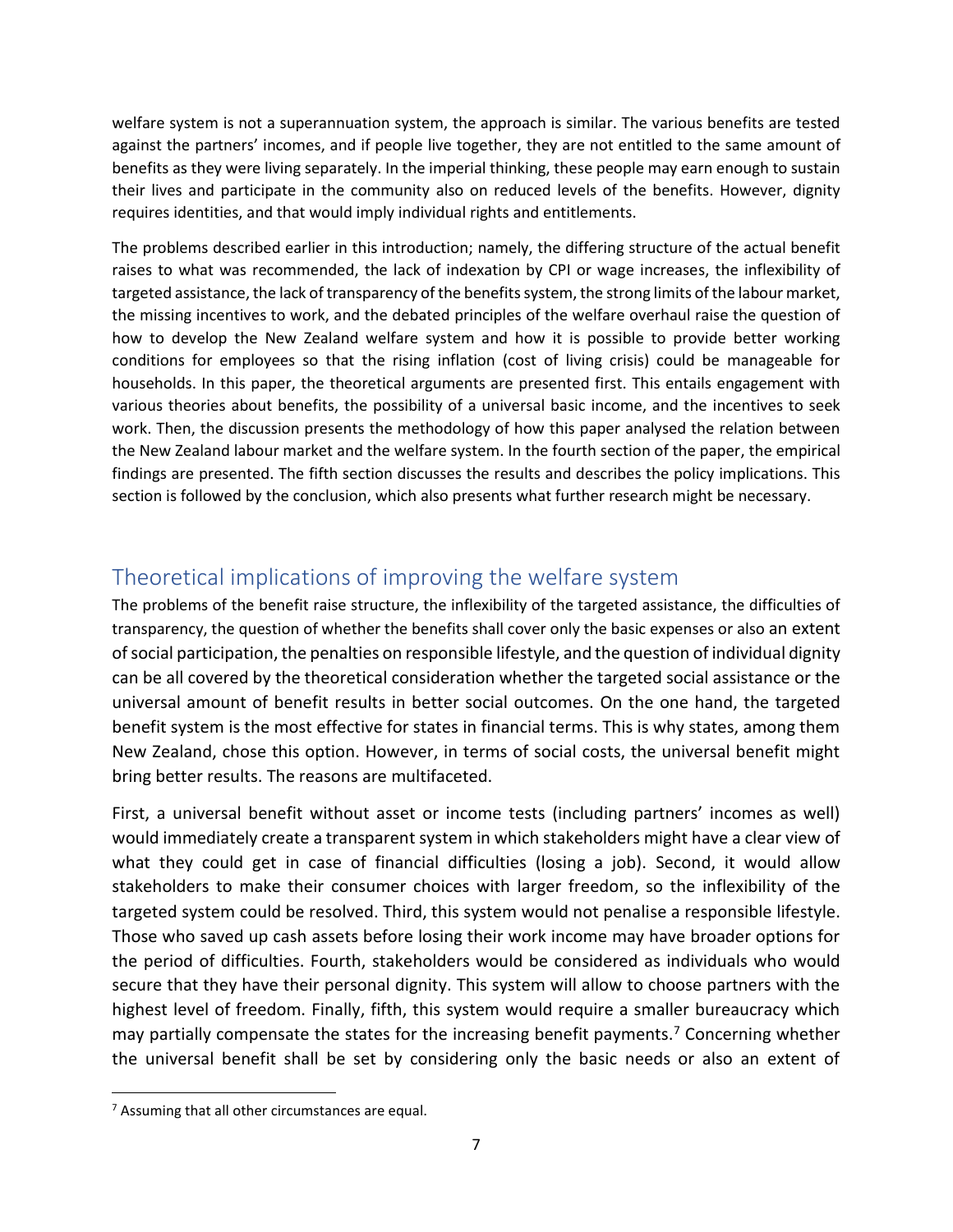participation, it can be argued that by allowing wider consumer choices, the universal benefit might be able to cover social participation as well.

So far, the paper did not address three problems which were discussed in the introduction: how to set the value of the benefits to creating incentives to look for work, the lack of indexation of the benefits to their purchasing values which were elaborated on in 2019, and the limits of the labour market (the capacities of the economy). The missing indexation and setting of the value of benefits to creating incentives are related, and the theoretical literature is fairly abundant on this matter. However, there seems to be a gap in the literature in observing the conditions of the labour market and the welfare system together.

In the context of the cost of living crisis, the argument to implement a universal basic income (unconditional income for individuals provided by the state) was raised again by The Opportunities Party to address the problem of setting the values of the benefits and creating incentives to find employment at the same time (NewsHub, 2022). This idea was also discussed during the initial stages of the Covid-19 pandemic because intellectuals, political leaders and theoreticians recognised the necessity to protect employees from physical and mental health problems and to provide them with income opportunities.<sup>8</sup> Regarding these ideas, it is crucial to note that there are many forms of guaranteed wages or universal basic income, and among economists and politicians, there is no agreement on which form of a wage guarantee can be acceptable, if at all. Pope Francis, for example, mentioned that because of the Covid-19 pandemic, politicians should consider introducing a universal wage minimum (Panetta, 2020). Earlier, the CEO of Tesla, Elon Musk, also mentioned the establishment of the wage guarantee because automatisation can make workers jobless on a large scale (Weller, 2017).

Economists agree that the universal basic income would impose such a large burden on government budgets that they could not be funded. Economists in New Zealand, for example, Eric Crampton (Carroll, 2021) and elsewhere, for example, in Hungary (Partizán, 2020), unanimously argue this. Even the introduction of a much smaller amount of possible government expenditure, the so-called inverse or negative income tax, was refused because that would have caused untenable government deficits (Mankiw, 2018). Additionally, applying a thought experiment, it is possible to argue that the idea of a universal basic income contradicts the logic of capitalism. As it was mentioned earlier, Elon Musk proposed the introduction of this state cash transfer. The thought experiment is the imaginary situation when we ask the entrepreneurs who are carrying out automation projects whether they are willing to pay the universal basic income to those employees who they are planning to lay off. Although the reduction of employees would increase profitability so the entrepreneurs might be able to fund the universal basic income, they would likely refuse the proposal. The reason for this is that economic competition also forces them to reduce prices, so the profitability for them barely increases after automation is introduced.

The theoretical discussions of the universal basic income (guaranteed wage) raise the question of what would create motivation for individuals to work or perform efforts to create value for

 $8$  For a summary about how states attempted to mitigate the detrimental effects of the lockdowns, see for example the OECD publication by Scarpetta, Queisser, Garnero and Königs (2022).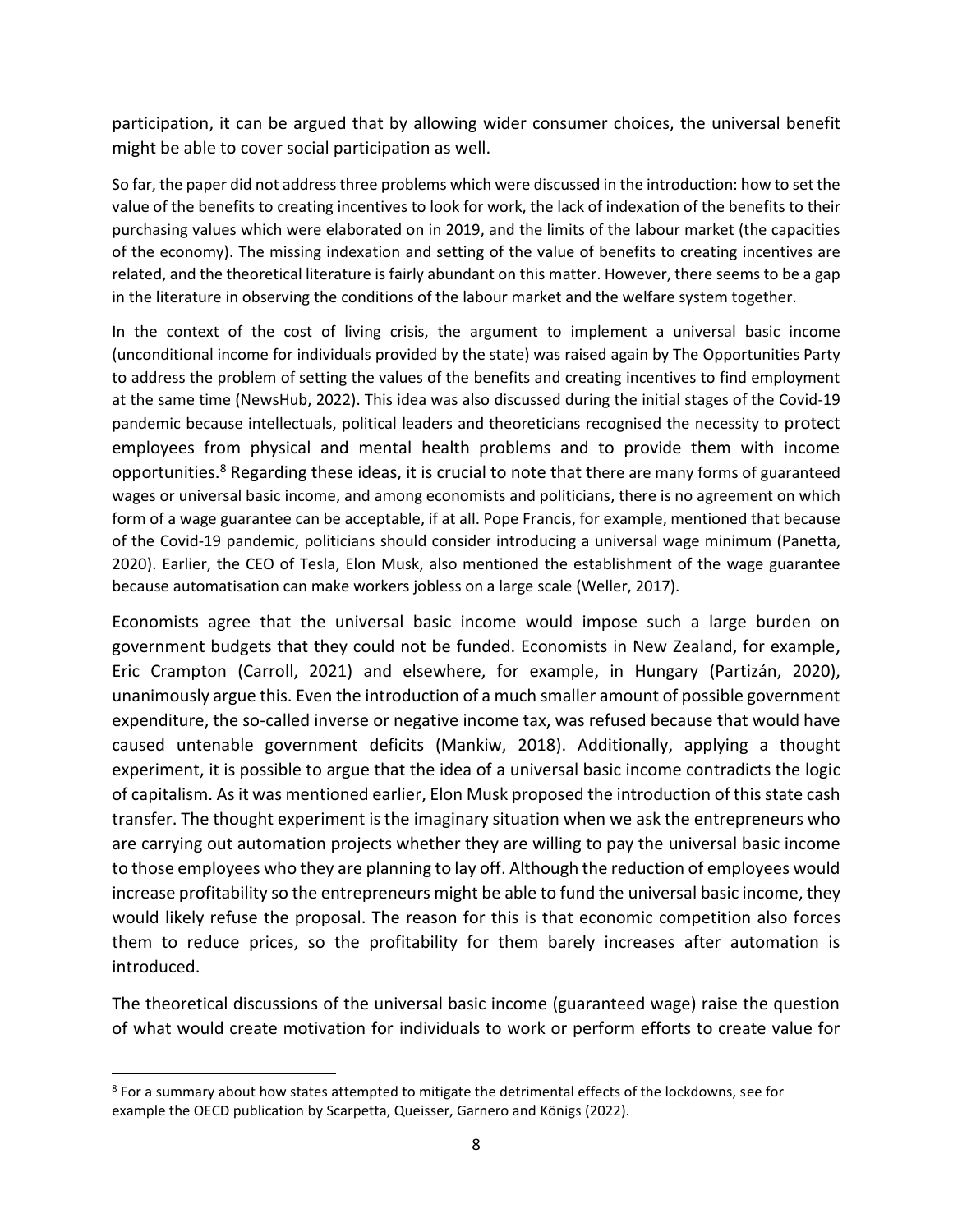the societies. This leads to the question of what the appropriate level of the benefits might be so that it still creates incentives to work. Regarding this question, there is no agreement among economists. In these debates, it is often cited that people might just like their jobs, employment can create broader social interactions for people and being in employment might improve selfesteem. These factors might counterargue that the replacement rate between the benefits and the prospective income should be particularly high. As Michael Fletcher (Lynch, 2021) argues, the high prospective income / benefit ratio is true only in the short run because people might take on jobs that do not pay much higher income if they see the opportunity for a possible promotion or higher salaries in the future.

It is crucial to note here that the case of the individual who takes a job because of future income prospects leads us to the discussions of the conditions of the labour market and the transactional costs of the labour supply. This is the point where we can connect the benefits system to the limits of the labour market (the capacities of the economy). This connection immediately explains why the seasonal agricultural works demand the presence of a significant number of migrant workers. Because the benefits are paid permanently, for a seasonally higher income, possible employees do not move to where the works are available. The shift between residences to work only temporarily is not worth performing because the possible higher temporary income does not balance it out.

The connection between the welfare system and the labour market is highly significant in New Zealand regarding permanent employment forms as well because flexible labour market conditions are institutionalised and, as the paper presented in the prior section, the likely available working hours are limited to 31-35 hours a week, while the median income is only 45.9% higher than the jobseeker support with various add-ons. Earlier in this section, the paper argued that a universal benefit would be better than the targeted benefits. With the intention to provide incentives to work, the universal benefit would require a minimum weekly income secured by the law (once someone works, the weekly income should reach a certain level). However, this would immediately require limiting the flexibility of the labour market.

There have been ideas to alleviate the difficulties for workers when entering the flexible labour markets and to provide them with better living conditions. For example, one of the former Democratic candidates for the US presidency, Bernie Sanders, attempted to elaborate on the idea of guaranteed state-jobs programmes (Matthews, 2018). In a similar vein, the legislation of labour conditions was modified in the New Zealand healthcare sector in 2017, when the Bill English government introduced the system of the guaranteed minimum of 20-hour workweek for healthcare support workers to attract good quality labour for the industry.

This paper argues that modifying the Employment Relations Act so that it would require employers to provide weekly minimum wages and limiting the flexibility of the labour market would result in better social outcomes. Several reasons can support this argument.

With respect to the flexible labour markets, economists tend to agree on the main characteristics of these legislations: it is easier to hire and lay off workers, the regulations regarding job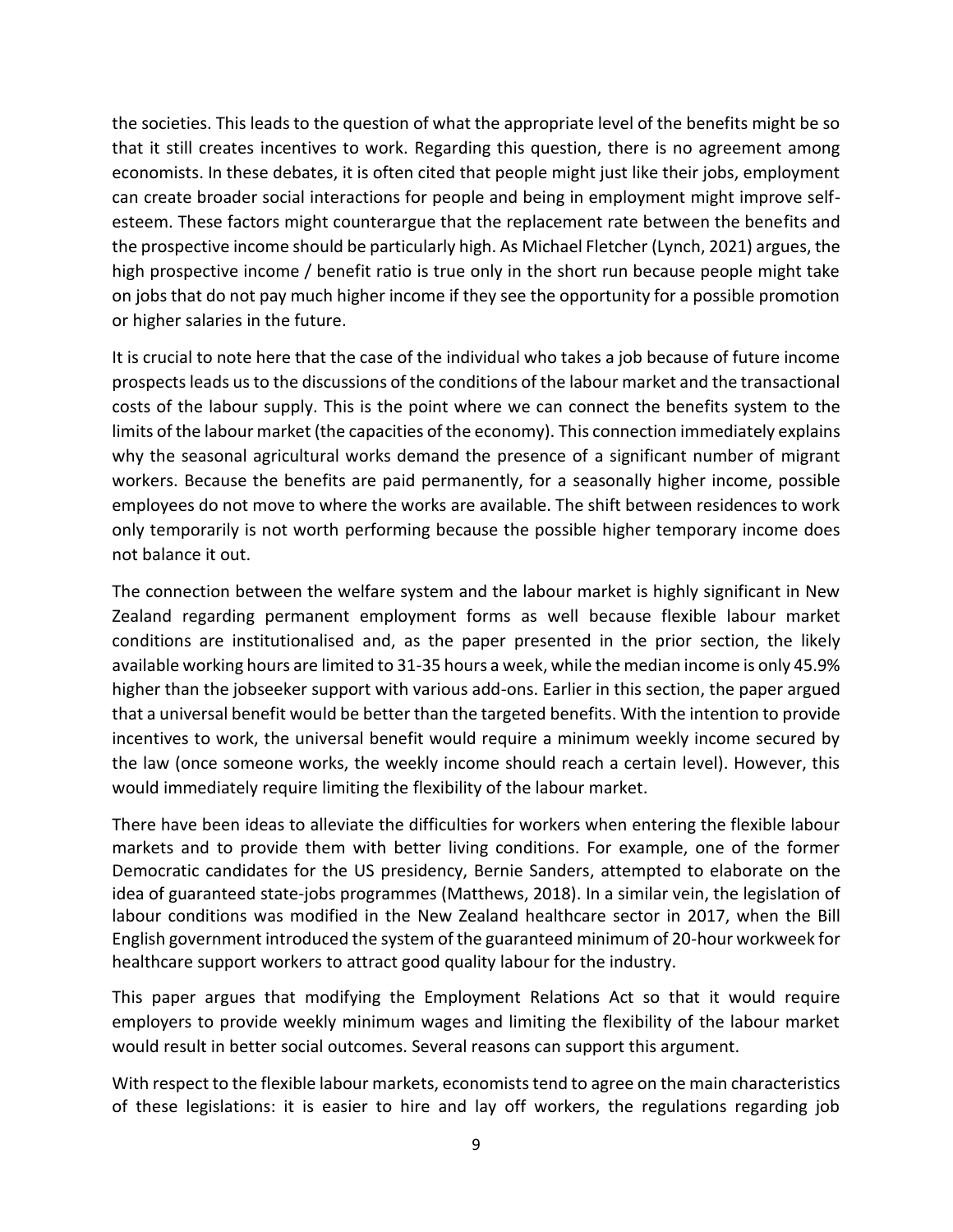conditions are limited, and there is a greater variety of possible job contracts (Pettinger, 2017). Among the advantages of the flexible labour market, experts mention the greater choice for employment options, and flexible labour market regulations can achieve increased labour participation rates in the market and lower rates of structural unemployment.<sup>9</sup> The list of the advantages of the flexible labour markets ends here. Although scholars mention further advantages (firms' efficiency, supporting international trade, financial stability of enterprises, counter-cyclical effects), those are not convincing.

First, allegedly, firms are more efficient in flexible labour market conditions because they can get rid of excessive labour when they do not need it. However, among the disadvantages, the same experts mention contradictory arguments such as firms usually do not invest in labour training, and this negatively affects their productivity. Efficiency and productivity are correlating factors. Therefore, when any of them is negatively affected, the other is detrimentally affected as well. Second, another argument that is often used to illustrate the advantages of flexible labour markets is that this legislation can increase international trade because of its efficacy. As discussed earlier, these firms may not be more efficient; therefore, this argument is dubious. Furthermore, there are also examples which show that exporting firms can offer higher wages, which would again contradict the argument that flexible labour markets may increase exports. Third, scholars claim that by the option to fire people who are not utilised as labour, firms can remain financially stable, and through solvency, they can save jobs. Concerning this, it is crucial to emphasise that saving jobs by firing people is self-contradictory. Finally, experts often argue that flexible labour markets can stabilise economic cycles. However, the stabiliser of economic cycles is typically the extra demand that governments create, not the labour market itself. It is also relevant to note that by reducing and increasing employment that is related to general macroeconomic conditions, flexible labour markets are pro-cyclical rather than counter-cyclical.

Among the disadvantages of the flexible labour markets, the lack of training and its effect on productivity was already discussed. Scholars also mention that for workers, the job-search costs are higher. This itself shows another contradiction: for workers (employees), the flexible labour market conditions create a less flexible environment. Moreover, the flexible conditions cause greater job insecurity and larger stress. The increasing job insecurity negatively affects consumer confidence which may lead to lower overall economic growth. The increasing stress might cause higher healthcare costs that have detrimental effects on social wellbeing.

The root problem behind the tensions of the stressful work environment is the unpredictable income for workers. However, it is the predictable income conditions which are the most desired feature of any job contract for an employee, and these conditions were to be provided by most of the government measures during the crisis of the coronavirus pandemic (fixed amount of wage subsidies, unemployment benefits etc.). In the lack of predictable income, employees struggle mostly to secure their wages which means they focus on getting enough working hours. In this struggle, they have fewer resources to focus on wage bargaining, and it is not a surprise that in a

<sup>9</sup> These claims are mirrored in the New Zealand labour market, where the unemployment rate was about 3.2% in the December 2021 quarter (Statistics New Zealand, 2022a)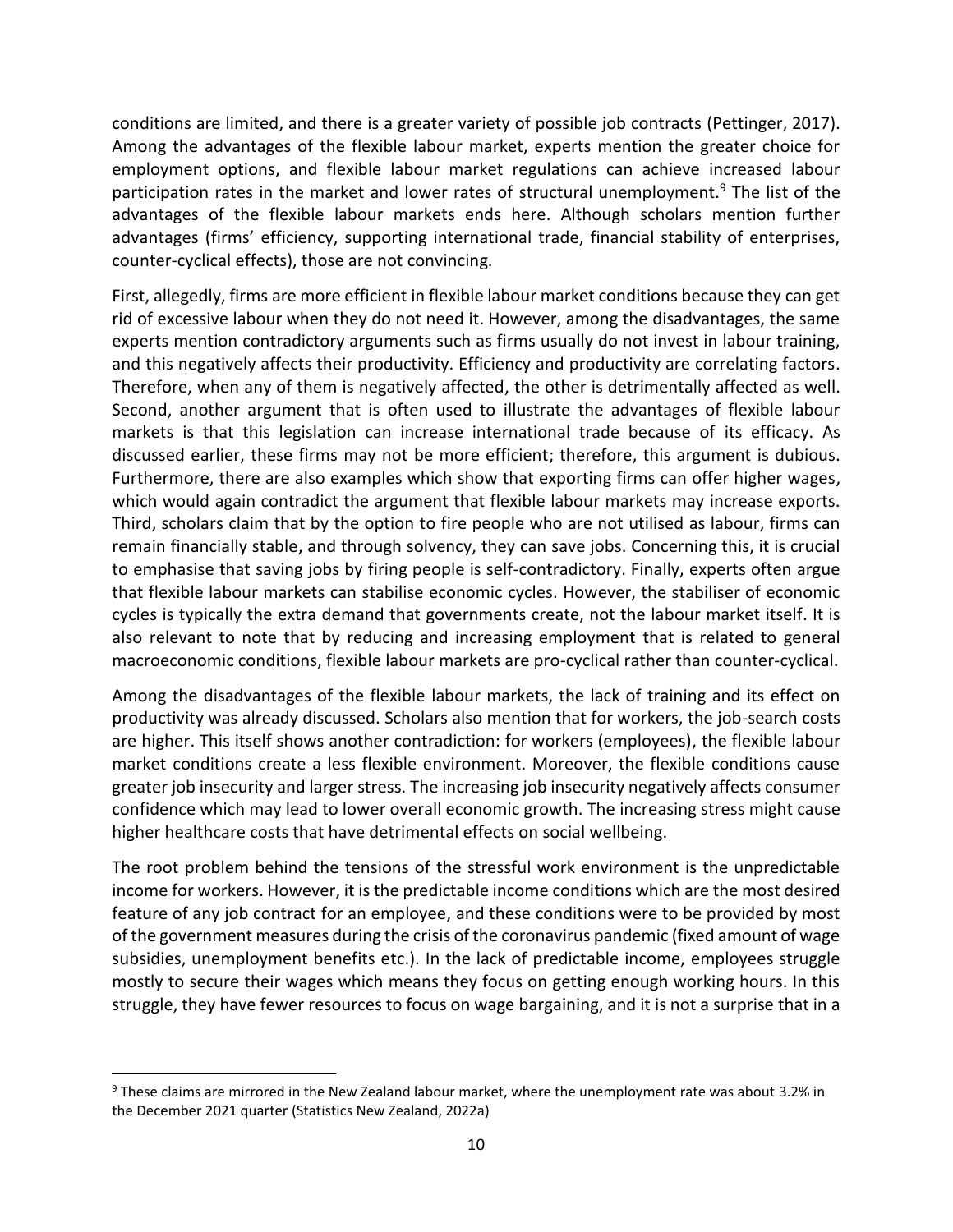flexible labour market, wages are under downward pressure. This understandably leads to rising income inequality.

As it was presented in the introduction, the New Zealand labour market legislation has an element, the transferability of business risks to employees. However, this problem is present everywhere where flexible labour market conditions are implemented. Besides the fact that it is unfair legislation, it is relevant to add that it might cause entrepreneurs to become comfortable in managing their risks and eventually, it may lead to decreasing innovation. (Instead of focussing on finding creative ways to improve operations or their services, entrepreneurs may simply just opt for reducing the number of their employees.)

The final reason why it is essential to consider limiting the flexibility of the labour market is that the neoliberal reforms of the 1980s did not realise their promises to bring about stronger economic growth. Figure 1 shows the global growth rates in PPP terms. After the Second World War, especially after the 1970s, the general trend shows that GDP growth rates are slowing down. This trend was not modified by the neoliberal reforms of the 1980s, and the situation might have become worse by the 2020s.



*Figure 1.: The global GDP growth in PPP terms and its cycle* (Maddison Project, 2019)*:* 

For all these reasons, it is possible to argue that theoretically implementation of the universal benefit rate and the reduction of the flexibility of the labour market by implementing the minimum weekly wage requirement are confirmed. Nevertheless, it is imperative to observe empirically how the employees and beneficiaries perceive the welfare system and the labour market because it informs us about the possible improvement of the welfare system and the labour market, which are strongly bound to each other.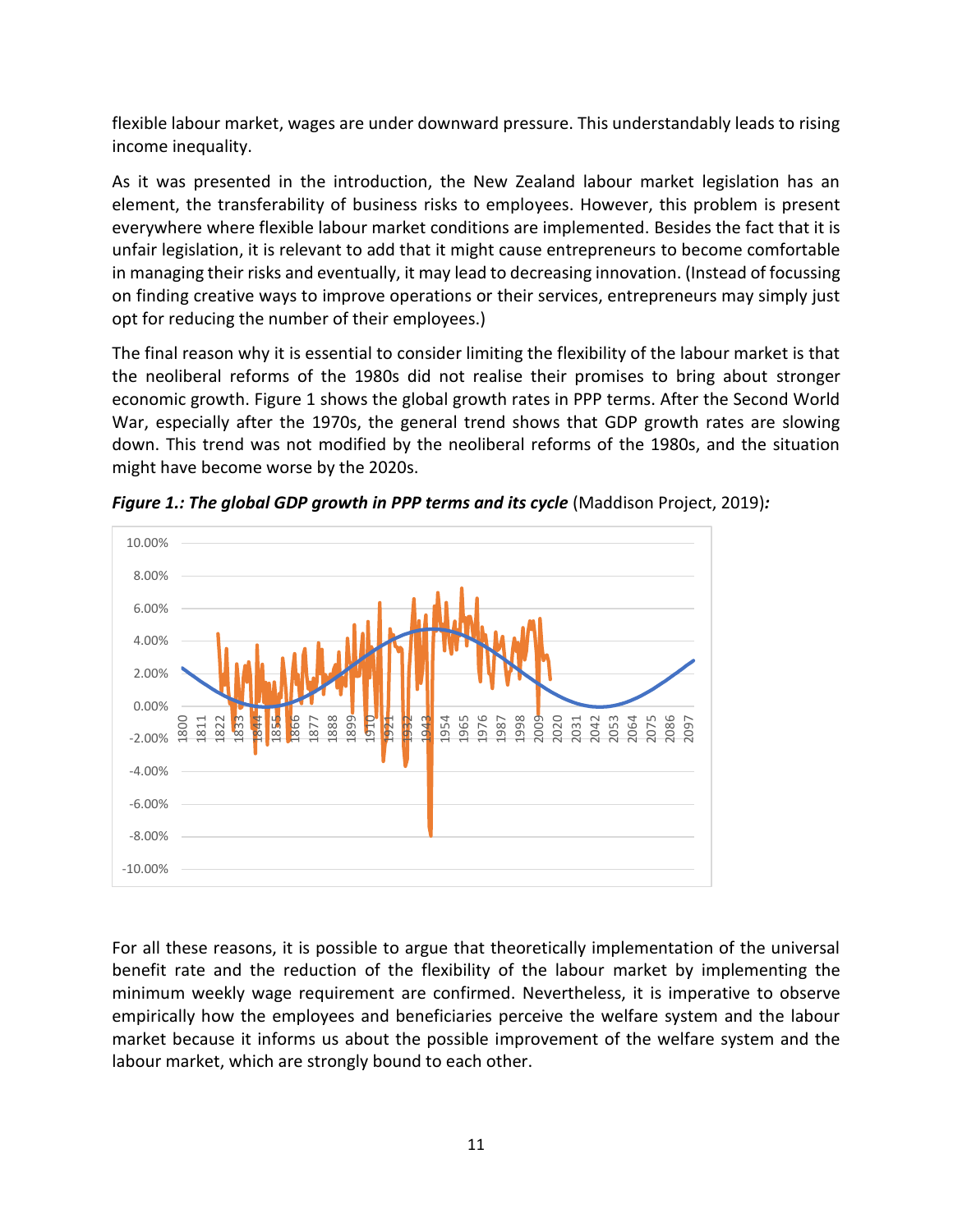## Methodology

To achieve information about the connection between the welfare system and the labour market, I performed a survey that included the following seven questions:

- 1. What causes the most stress in your life? (Multiple answers are possible)
- 2. To what extent do you agree: it is easy to find a job in New Zealand?
- 3. What do you think about the power balance between employers and employees?
- 4. When are employees more productive? (Multiple answers are possible)
- 5. Which job is preferred?
- 6. How easy is it to understand the welfare system in New Zealand?
- 7. Compared to living solely on benefits, how much increase in income would you need to start working more than 30 hours a week?

In the beginning, in a lack of funding and other resources (mostly time constraints), to achieve a large sample, I attempted to employ the Facebook surveying function. However, it did not provide many responses; only five respondents answered the questions. Therefore, I had to collect responses by directly interviewing people. By the time of writing, I have managed to collect seven additional respondents, so altogether the survey includes 12 responses. Although the survey cannot be regarded as representative, the sample size of 12 responses can constitute a statistically small sample. The responses are therefore indicative, especially in those cases where the answers tend to favour one option.

Furthermore, the survey had responses only in Dunedin; therefore, territorially, the survey is rather limited. Although the living costs are different from other areas of New Zealand, the overall perceptions about the labour market and the welfare system can still be regarded as indicative and nationally relevant. Another limitation of the survey is that the 12 respondents were dominantly males. The composition of respondents by age and sex is presented in the following table:

|              | <b>Males</b> | <b>Females</b> |
|--------------|--------------|----------------|
| $20 - 30$    | 2            |                |
| $30 - 40$    |              |                |
| $40 - 50$    | 1            | 1              |
| $50 - 60$    |              |                |
| $60 - 70$    | 4            |                |
| $70 -$       | 1            | 1              |
| <b>Total</b> | 9            | 3              |

#### *Table 2.: composition of respondents by age and sex:*

Most respondents were Caucasian by race; there was one Asian and one South-American respondents. Also, most respondents knew the welfare system and at least once in their lifetime,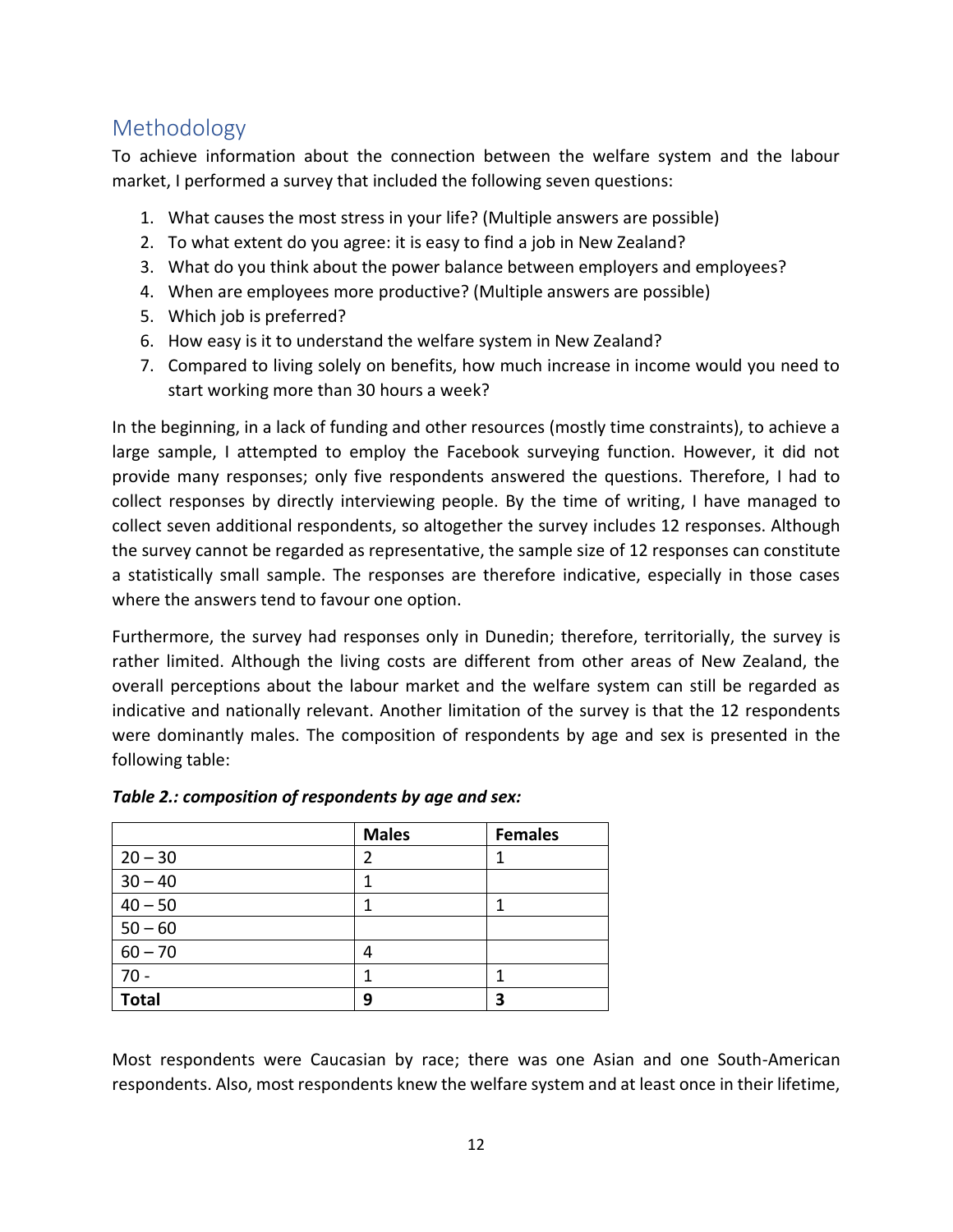they were supported by one of the main benefits. In cases where the respondents did not know the benefits system at all, I informed them about their possible options in case of financial hardship. Therefore, their responses are still informative in terms of the expected income growth. There was one respondent, however, who had disabilities and could not work more than 20 hours a week. In this case, the questions that included weekly working hours (the fifth and seventh questions) were not relevant.

The survey period was May 2022; however, due to the limited responses, I will continue to collect more respondents. Importantly, while collecting responses, I had the chance to discuss the issues broader in detail, and the respondents provided aspects of their considerations regarding employment relations. For all these reasons, the survey and the interviews provide a relevant and indicative basis to compose policy recommendations as well. Nevertheless, the responses cannot be understood as statistically significant.

## Most relevant findings

In this section, I present the results of the survey in separate graphs and where relevant, I provide additional information collected from the respondents.



#### *Graph 1: responses to the first question*

Importantly, during the interviews, we clarified that the work-related tensions include the stress of how the respondents can earn enough money to support themselves. The responses confirm that the labour market conditions cause large stress for employees, so much so that it appears to be the most relevant stress factor in their lives. During the interviews, I had the option to hear stories that show that it is not only the option for employers to modify the weekly working hours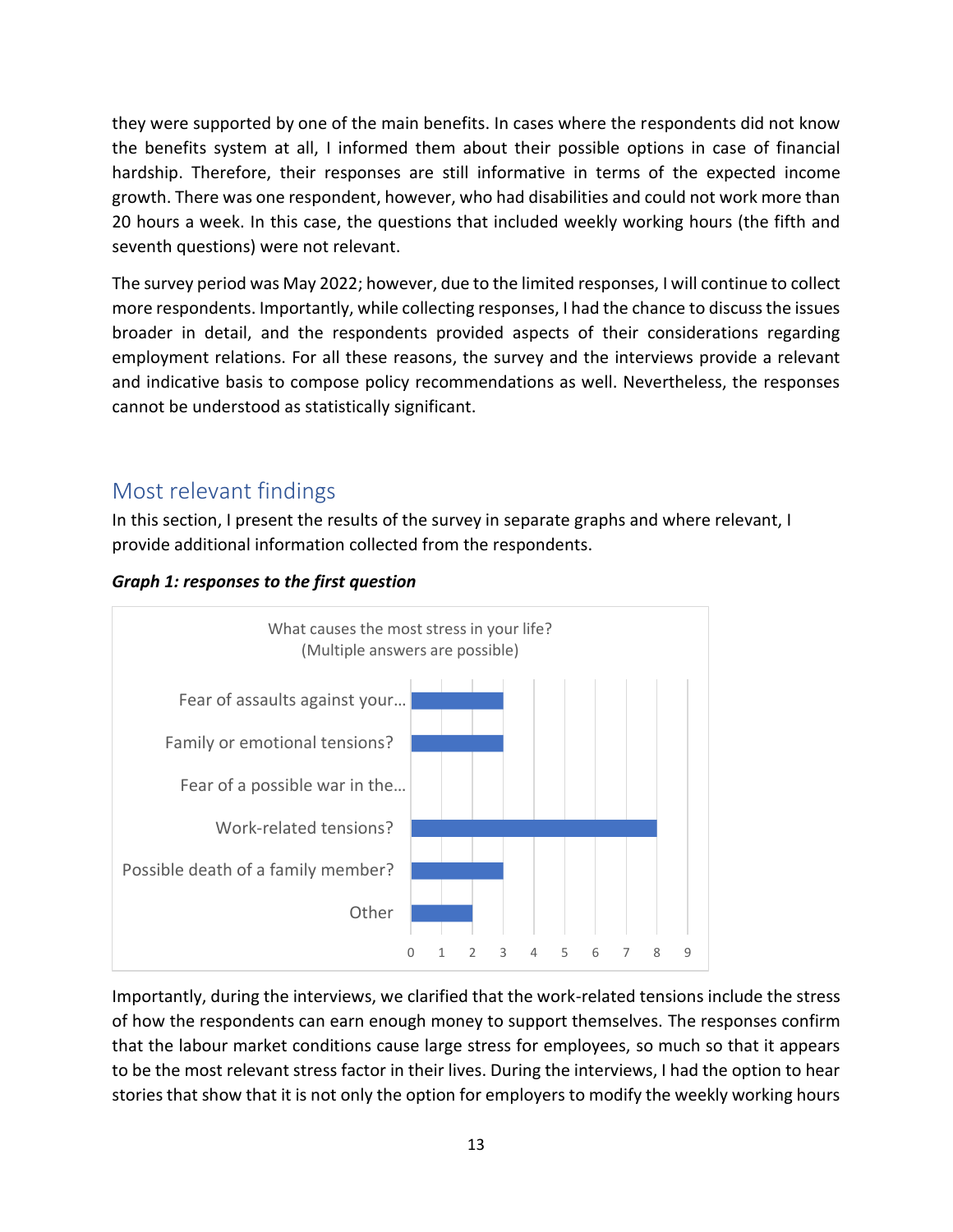as a stress factor, but those who work full time also face various tensions. To illustrate this, in the following, three actual examples are presented (the names are changed).

#### *George – full time employee at a private enterprise.*

George is a technician who works full time, and there are two fellow technicians to fulfil the required maintenance jobs at the business. At the beginning of 2019, his employers announced that due to problematic commercial conditions, the three maintenance technicians would work only 4 days a week, or, if the technicians insisted on their fulltime employment, one of them should be laid off. The technicians decided to accept the reduced number of weekly hours. The 20% reduction of the wage that George receives causes him difficulties in paying his mortgage obligations.

Because the nature of George's job is predictable (he fulfils guaranteed services that can be planned on a yearly basis), the example shows that the employer failed to assess the work required for the business.

### *Laura – full time but temporary employment at a state agency*

Laura has a full-time fixed-term job contract at a state agency. She started working there in 2017. First, she got an 18-month fixed-term contract; then, she was offered another year. After this latter contract, she was offered another fixed term contract for nine months, then another for three months and finally another contract for nine months. Altogether, she has been working there for more than four years on "temporal" basis. Before the contracts expire, Laura faces a tension to secure a job for herself that is permanent. Besides, she is forced to seek jobs because the temporary contracts do not offer her a condition in which she had a chance to be credited a loan to create her own home.

Laura's job contract is the result of either the failure of the employer to assess the required length of the jobs Laura is asked to perform or the employer is intentionally unfair so that they can avoid offering her permanent employment. The latter scenario may become the more likely given that Laura's job descriptions have changed minimally with each contract renewal.

#### *Edwin's case with a courier company*

In full-time employment, Edwin delivers parcels to various locations. Regularly, he works overtime. However, those extra hours are paid at the same hourly rate; there is no overtime pay at his company. Edwin noted during the interview that it has been obvious to him that the entrepreneur is not really interested in planning and utilising the resources more effectively because the lack of overtime payment did not create such a constraint.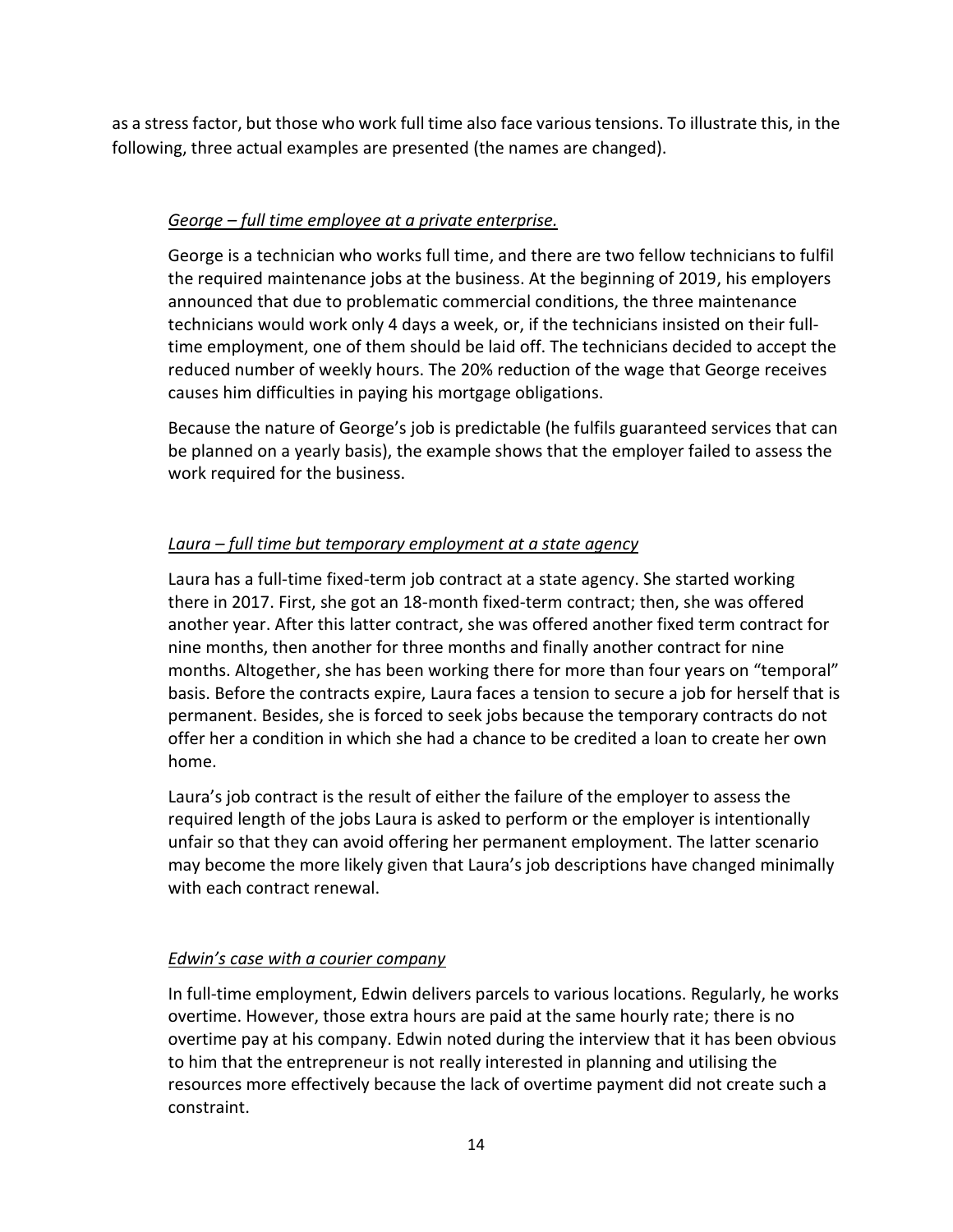These examples show that the favourable business conditions created an environment where not just business risks can be transferred to employees, but it is also the employees that pay for the errors of the employers (unfair practices).

Additionally, it is relevant to argue that the social costs of the flexible labour market legislation in New Zealand were already apparent before the Covid-19 crisis. The volatile wage conditions and the stressful work environment with fundamentally unjust legislation might be considered the primary cause to trigger mental health issues in New Zealand. Because of the increasing number of people with mental health problems, the Government allocated 1.9 billion NZD for the treatment of mental health problems in the *2019 Well Being Budget*. However, to address the root causes of mental health issues, the role of employment legislation in developing mental health problems should be analysed.

Finally, it is relevant to note that the two other risk factors that respondents mentioned were the likelihood of increasing bureaucracy and the growing administrative burden on families.



#### *Graph 2: responses to the second survey question*

The responses to the second question speak for themselves. Although a representative survey might modify the proportions, because eight respondents out of 12 disagreed that it would be easy to find a job in New Zealand, it is highly relevant. Concerning this question, the interviews provided further insights into the problem. It was highly relevant that people with disabilities do have a strong disadvantage when looking for jobs. Even though they might fulfil the requirements in a position, the employers perceive them as risk factors in terms of future absence from work. Two respondents highlighted that if the applicants have minimal skill shortages (for example, the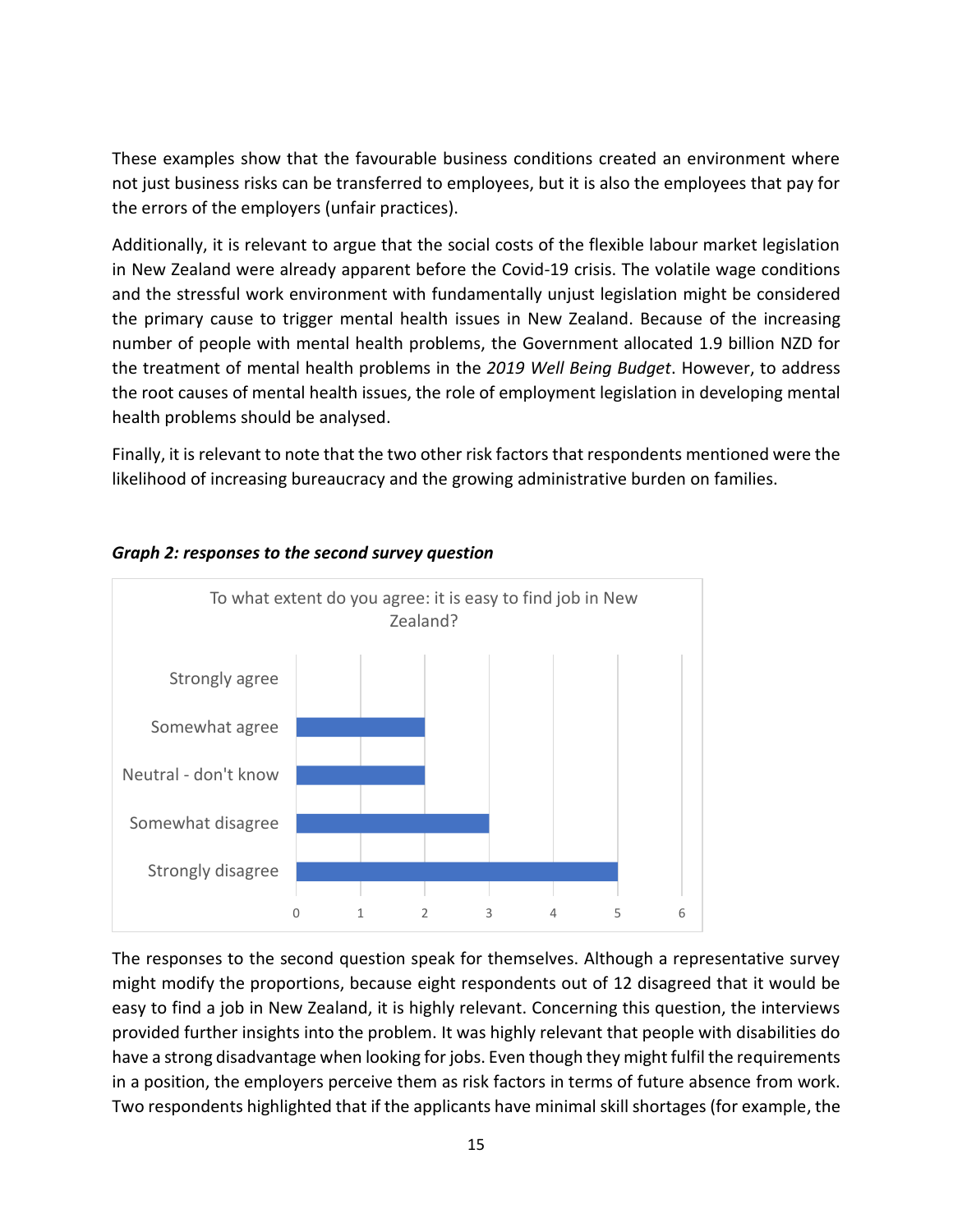knowledge of software), the employers do not hire them because employers intend to save training costs. Numerous respondents argued that once someone is forced to live on benefits, the danger of getting stigmatised by prospective employers is large. Six respondents were 60 years old or older. They started their working career before the neoliberal reforms in the 1980s (Rogernomics). For them, job security became a problem later in their working career. However, because job security was not a concern for them in their younghood, they could develop strong work ethics. This results in situations where they find more happiness in their work. They informed that the intensified labour competition made the following generations more opportunistic. Finally, it is essential to note that one respondent emphasised that it is easy to find employment in New Zealand; however, satisfying employment (enough income and secured, creative work) appears to be nonexistent. This respondent mentioned that his brother had to go to work overseas with a law degree because he could not find any appropriate job for his qualification in New Zealand for two years.



#### *Graph 3: responses to the third survey question*

Regarding the power balance between employers and employees, the numbers are decisively suggesting employers have dominant positions. Importantly, there was one response which argued that employees have dominant positions. However, the interviewee clarified that it was signalled by mistake. It had to be included in the last group. It is essential to mention one interviewee who argued that it is not just contractual issues in which employers dominate. Even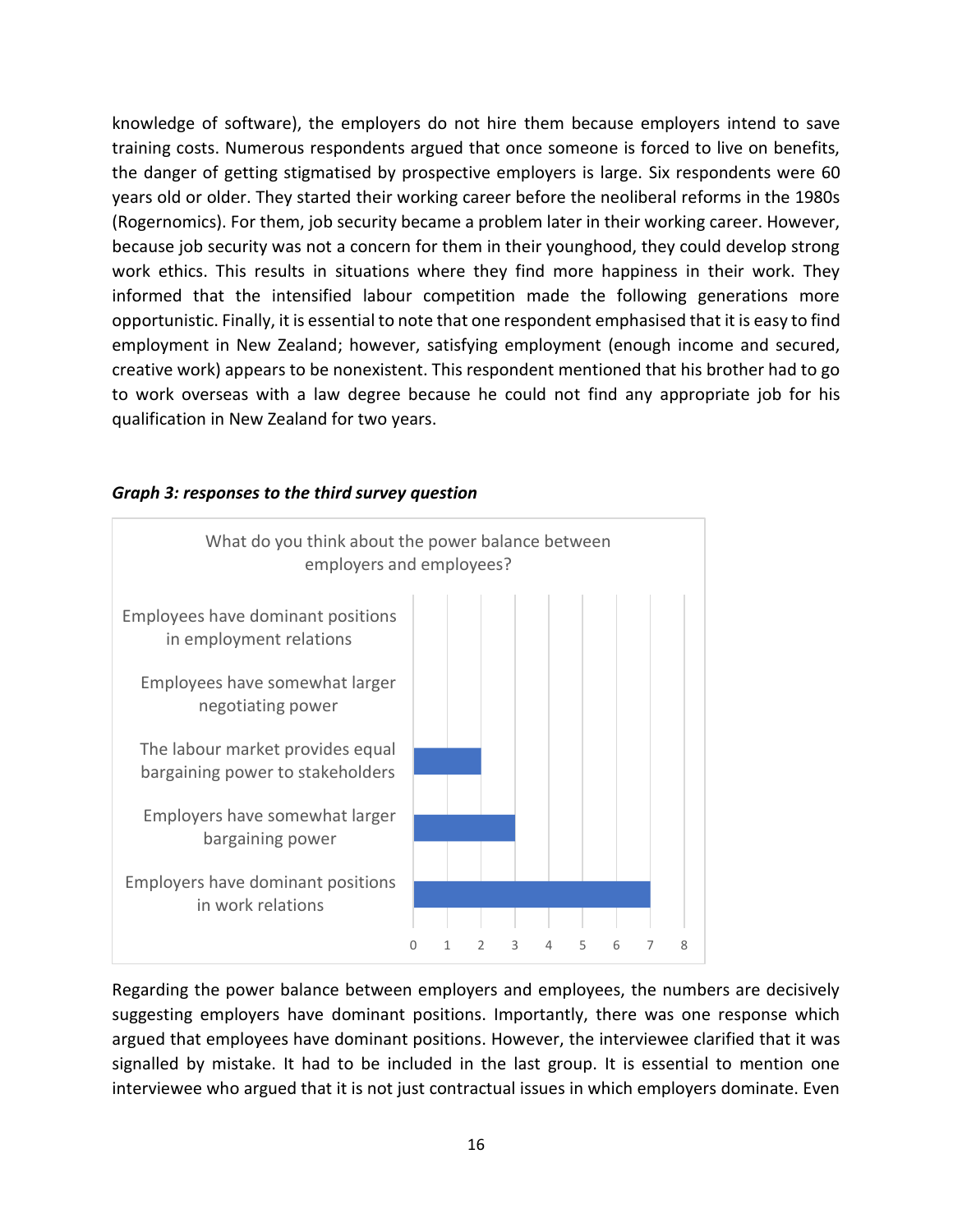after the signing of job contracts, violations, such as paying less wage occurs. In this case, the employee got promoted. However, his wage did not increase after the mistake of the employer, and the employee had to follow up on the issue with the involvement of lawyers.



#### *Graph 4: responses to the fourth question*

The results for the fourth question are not indicative. Due to the small sample size, it may change which response will receive the most votes. However, we can argue that in New Zealand, it is significant for employees that they enjoy and love their work. It may prove to be relevant that when their wages are not paid or fluctuate significantly, that may cause distress, and even if they love the job, they may move on nonetheless. The results are indicative of the features of the flexible labour market; namely, people do not like those employment when they are paid only on actual hours, and these hours may fluctuate week by week.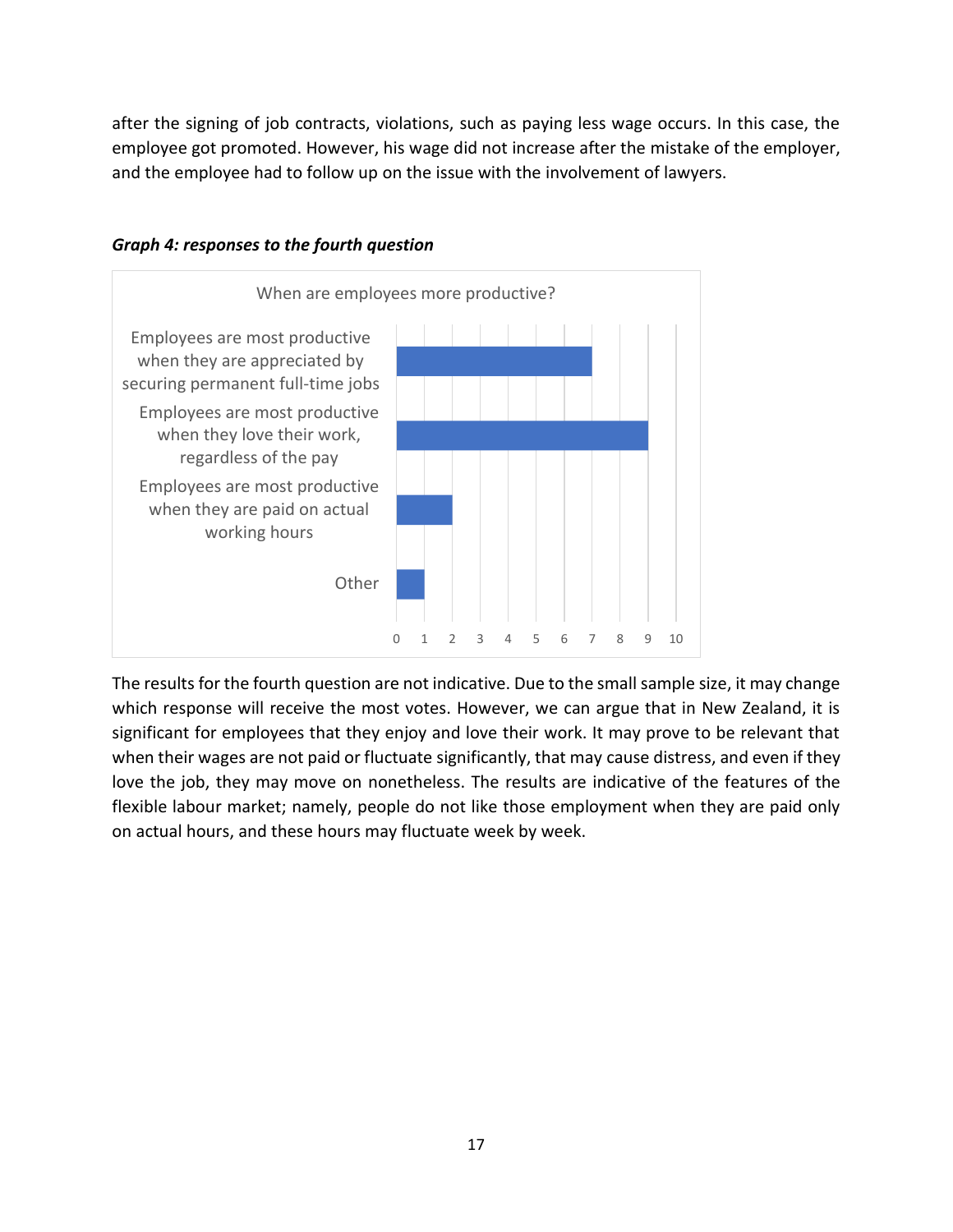*Graph 5: responses to the fifth survey questions*



The responses to the fifth question confirm the hypothesis regarding the responses to the fourth question; namely, employees prefer predictability in their income conditions. The only response that went to the flexible conditions came from a translator and interpreter who got used to working in flexible hours, which meant he preferred scheduling his working hours to work in strongly defined schedules.

#### *Graph 6: responses to the sixth survey question*



The survey provided the least straightforward responses to the sixth question, which investigates whether the welfare system is easy to understand. It cannot be decided which response might get the most votes. When we count the responses to the first and second options, it appears that the results indicate that the welfare system might be difficult to navigate. The uncertainty in this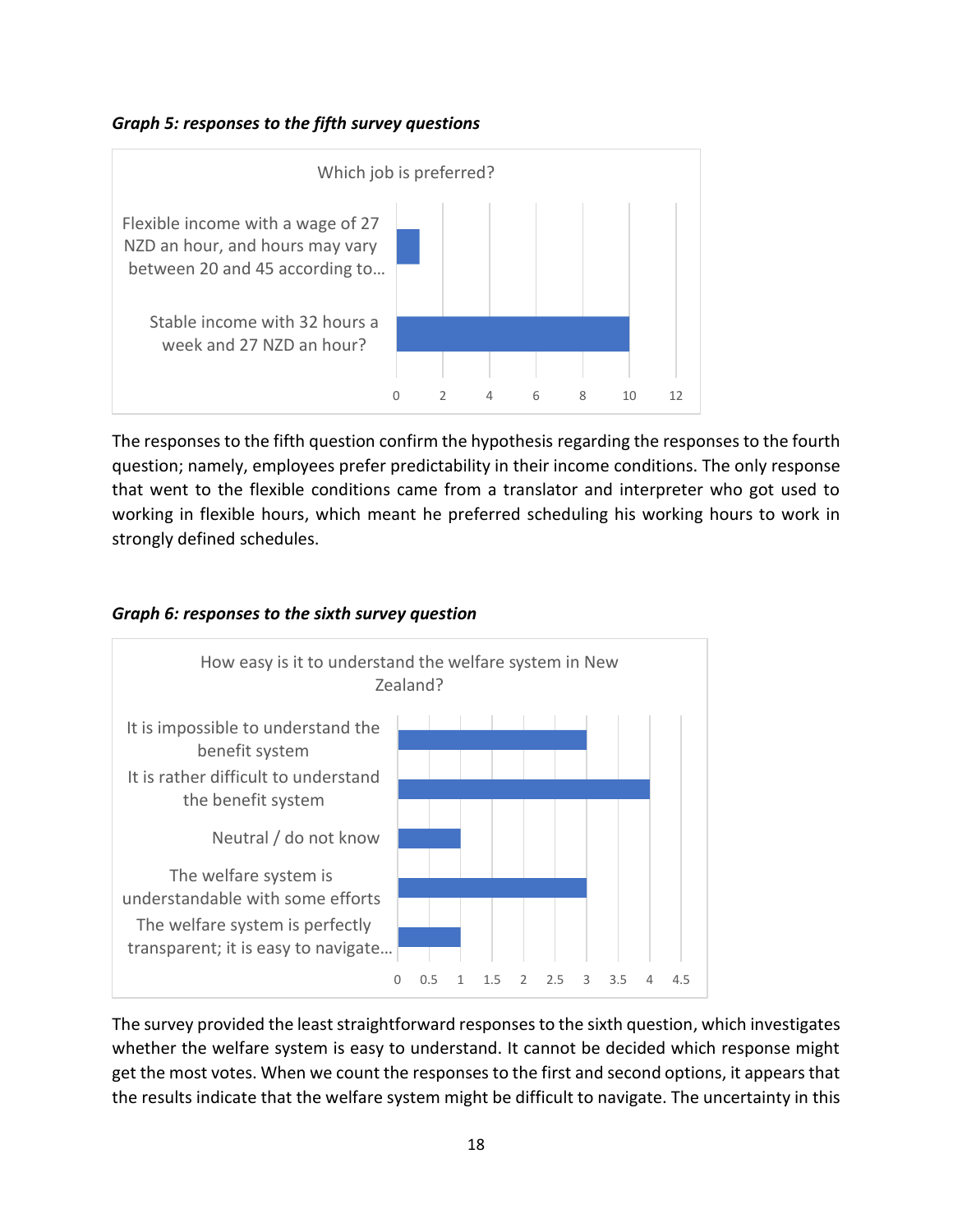result grows even further because most respondents did not know about the current welfare system; they just had former experiences.

There was one respondent who argued it was easy to understand the benefits system. Crucially, however, this respondent was financially well-off throughout his life, and he came to contact with the system only when he became retired.



#### *Graph 7: responses to the final survey question*

The results of the seventh question are indicative of the desired benefit/wage ratio. Importantly, the two respondents who said 30% would be their incremental income expectation also said they were unsure of the current conditions of the labour market. Therefore, we can conclude that it is above 45% of what employees would require as income increases after living on the benefit and working at least 30 hours a week. It is crucial to remember here that a single jobseeker can earn 588 dollars per week, and the New Zealand median income is only 45.9% higher. This means the gap between work income and benefits should grow larger.

## Discussion and policy implications

By April 2022, the value of benefit payments was raised to the levels that the WEAG recommended in 2019. Some of the main benefits, especially the ones that assist parents with children, for example, the sole parent support, were raised even higher than the recommendations, which might cause disincentives to find work or to partner. Importantly, the paper accepted that in 2022, New Zealand would be facing a cost-of-living crisis with rapid inflation. In this economic environment, it is essential to analyse in what ways the benefits system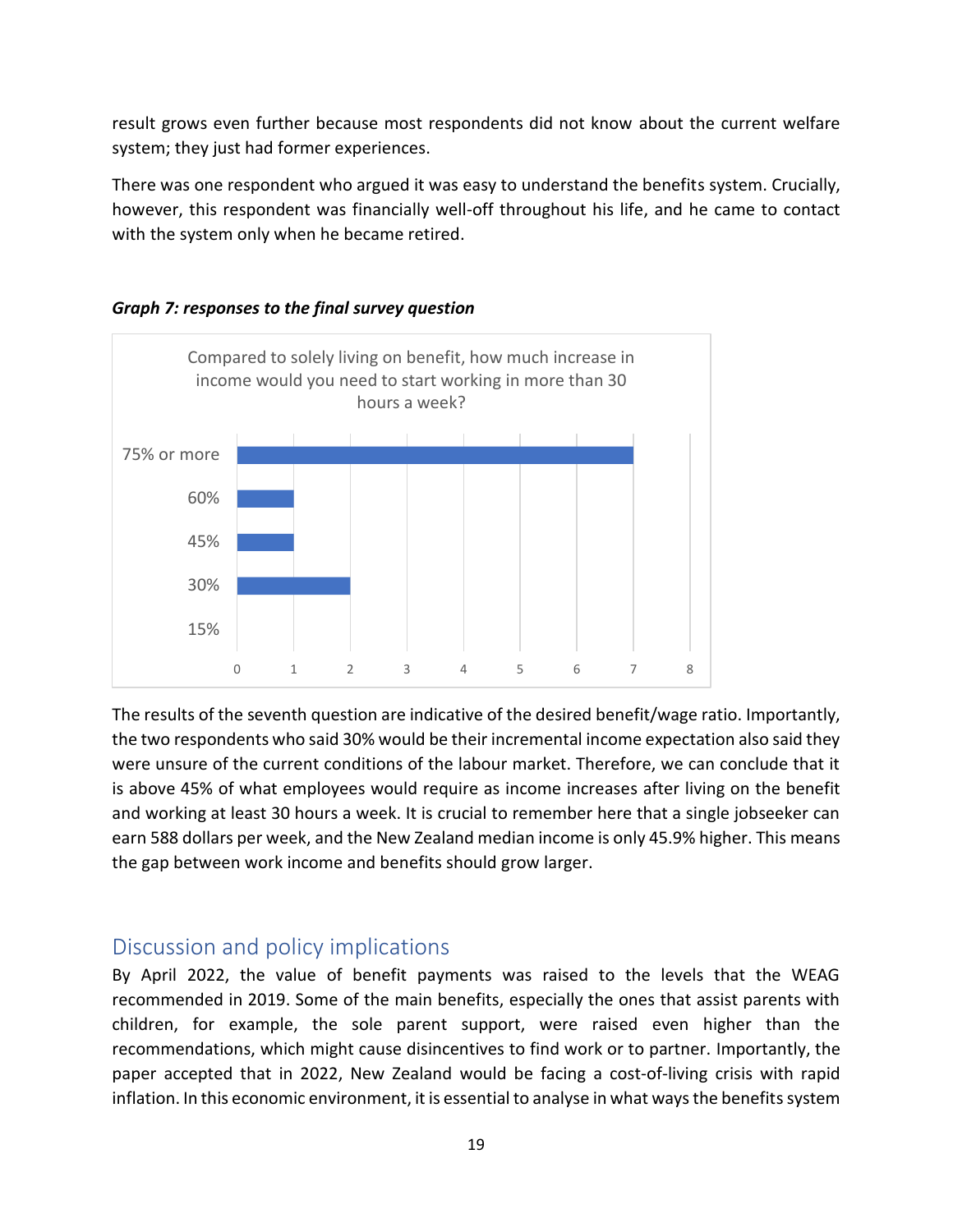might be further developed so that it may provide more effective assistance to the most vulnerable part of society.

The paper identified seven problems which are related to the welfare system: the rise of the benefits did not occur in the structure as the WEAG recommended in 2019; Neither the overall inflation (CPI) nor the wage inflation since 2019 was not considered when defining the current benefit levels; The targeted benefits have an internal inflexibility for consumer choices; The transparency of the welfare system is problematic; The characteristics of the labour market (the economic capacities) were not fully considered when the recommendations were composed; The incentives to work are debated with the existing benefits because a single jobseeker might not receive higher income when taking a job on the minimum wage and the median income is 45.9% higher only; The main principles of the welfare system might be problematic because it is questionable whether benefits or the minimum wage should provide assistance for a minimal social participation, the responsible lifestyle is penalised by the system and the dignity what the system intends to secure contradicts with the typical legal approach which is state-centred.

Theoretically, the paper showed that the introduction of a universal benefit would resolve the problems with the inflexibility of the targeted benefits, the missing transparency of the system, would require smaller bureaucracy, and might overcome the problems of the inherent principles of the system. It might be set to provide the basic needs for sustaining life and the labour force, it would not penalise a responsible lifestyle, and it would provide the necessary dignity for individuals because it would replace the state-centred current welfare system. Providing incentives to work hinges largely on the available work options in the economy. To reduce transaction costs of finding sufficient income sources, the paper argued that a minimum weekly income should be implemented that would force employers to offer more full-time employment options. It would mean that the flexibility of the labour market should be limited. However, theoretically, it is justified for many reasons: Employees might become more productive given that employers are likely to invest in their training; With more predictable income prospects, consumer confidence will improve, which would lead to higher economic growth; what was the unfulfilled promise of worldwide neoliberal reforms of the 1980s; More predictable incomes will lead to less stress in employees' lives that would reduce the social costs of the flexible labour market.

The empirical findings of the survey conducted for this paper suggest that employees find workrelated stress is the greatest stress factor in their lives. Besides, employees perceive that employers have dominant bargaining positions in work relations. Furthermore, employees would indeed prefer stable and predictable income positions. Finally, it is essential to increase the replacement value of work income to the benefit levels. Most people would prefer 75% or larger increase in their income by working more than 30 hours a week compared to the situation when they solely live on benefits.

The implications of this study point to the limitations of the flexible labour market. This should start with the elimination of unfair practices and legislation. Employers should not be allowed to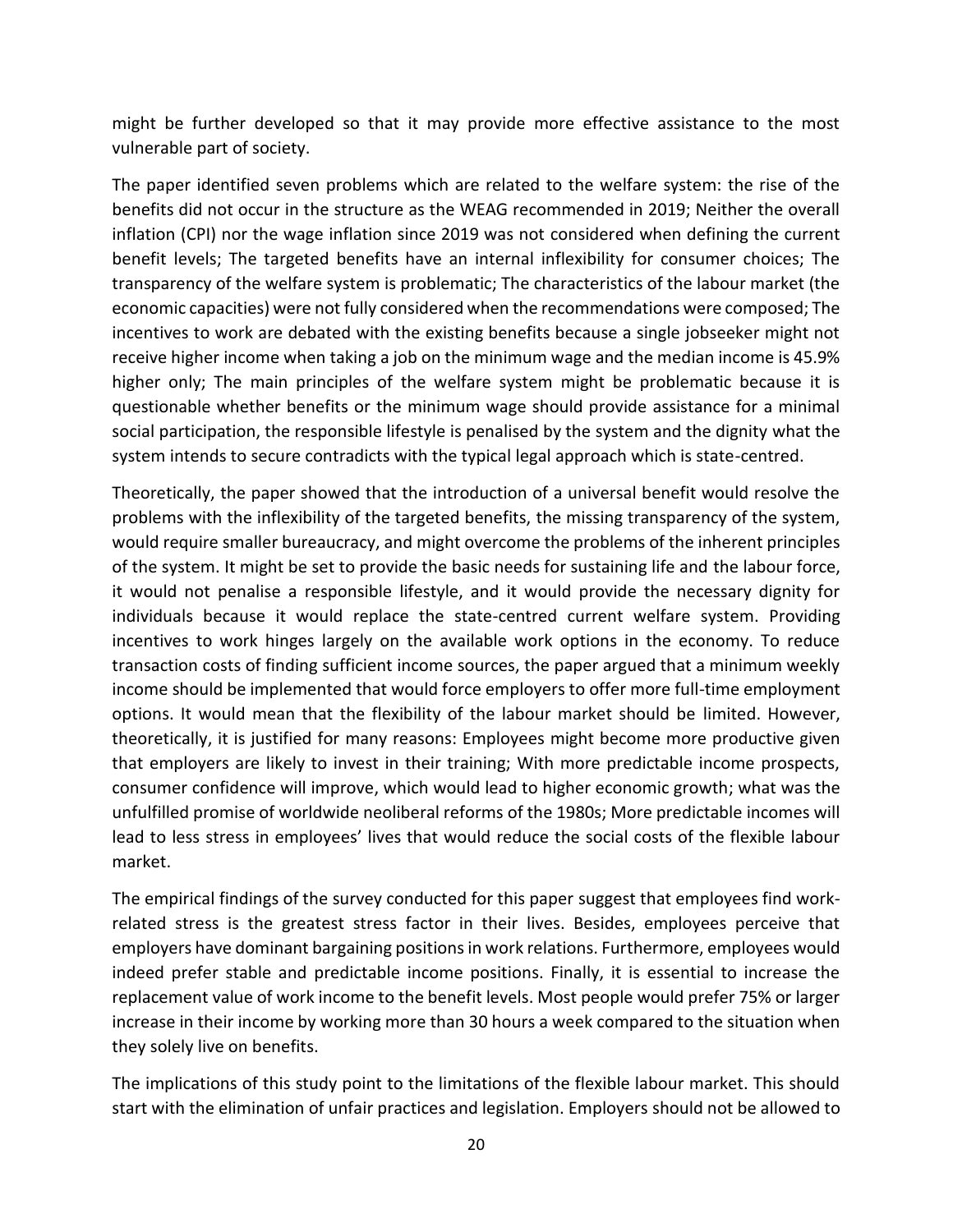alter the contracted number of working hours, and if over a certain period the number of working hours grows to full-time employment, the contracts should include those hours. Although it may seem to put enormous pressure on employers, it merely rights a wrong; namely, it allocates business risks back to employers rather than to employees and indirectly to the government budget. At the same time, employers should be relieved from financing the sick leave periods that should be funded by social security funds. Also, the three months probationary period (on full salaries, not on training wages) might be re-introduced so that employers and employees could know each other better. Nevertheless, a necessary minimum settlement and a notice period of at least one month should also be introduced. This might give both employers and employees more stability.

The introduction of the universal benefit cannot occur immediately for many reasons. First, if it is introduced quickly, there might be existing beneficiaries who might face detrimental conditions compared to their current situations. Therefore, a transitional period is needed. The current purchasing power of the benefits should not decrease either. Nevertheless, the unproportionate levels of the sole parent support should be abolished, which would mean the jobseeker support shall catch up to that level. Instead of providing higher benefits for sole parents, child support should be implemented as an obligatory element of the welfare system. This would make prospective male parents more cautious, too, regarding contraception.

Altogether, the universal benefit rate is likely to incur higher welfare payments for the government budget. This might be reduced by modifying the conditions of eligibility. One possible option is to limit the benefit payments in time; for example, the jobseeker support should be paid only for six months. Nevertheless, it is not a good direction. It would cause additional stress for employees. However, it may be worth implementing a requirement, for example, three years of work history, before someone becomes eligible for any sort of welfare transfer. This would incentivise youngsters to prepare for the initial years of their careers. Meanwhile, it would also require parents to prepare with possible support requirements for their children. Notwithstanding, this measure might incentivise young males and females to avoid unwanted pregnancy and consequently reduce the likelihood of having children in poverty.

Implementing the requirement that three years of work history is necessary to become eligible for benefits needs at least six years because, for example, this requirement is implemented gradually, for example, by lifting the required work history in every second year by one year. During this transitional period, the background to funding welfare payments by social contribution levies can be elaborated. In most OECD countries, the funding of the welfare transfers (benefits, superannuation) is organised mostly by direct funding. Because these payments have universal characteristics, the typical social contribution is a fixed value. Importantly, the minimum wage is not taxed; only the social contribution payments are deducted.

These funding recommendations are crucial in New Zealand because the income structure of the government budget is not sustainable. Taxes (personal and company income taxes, GST) serve as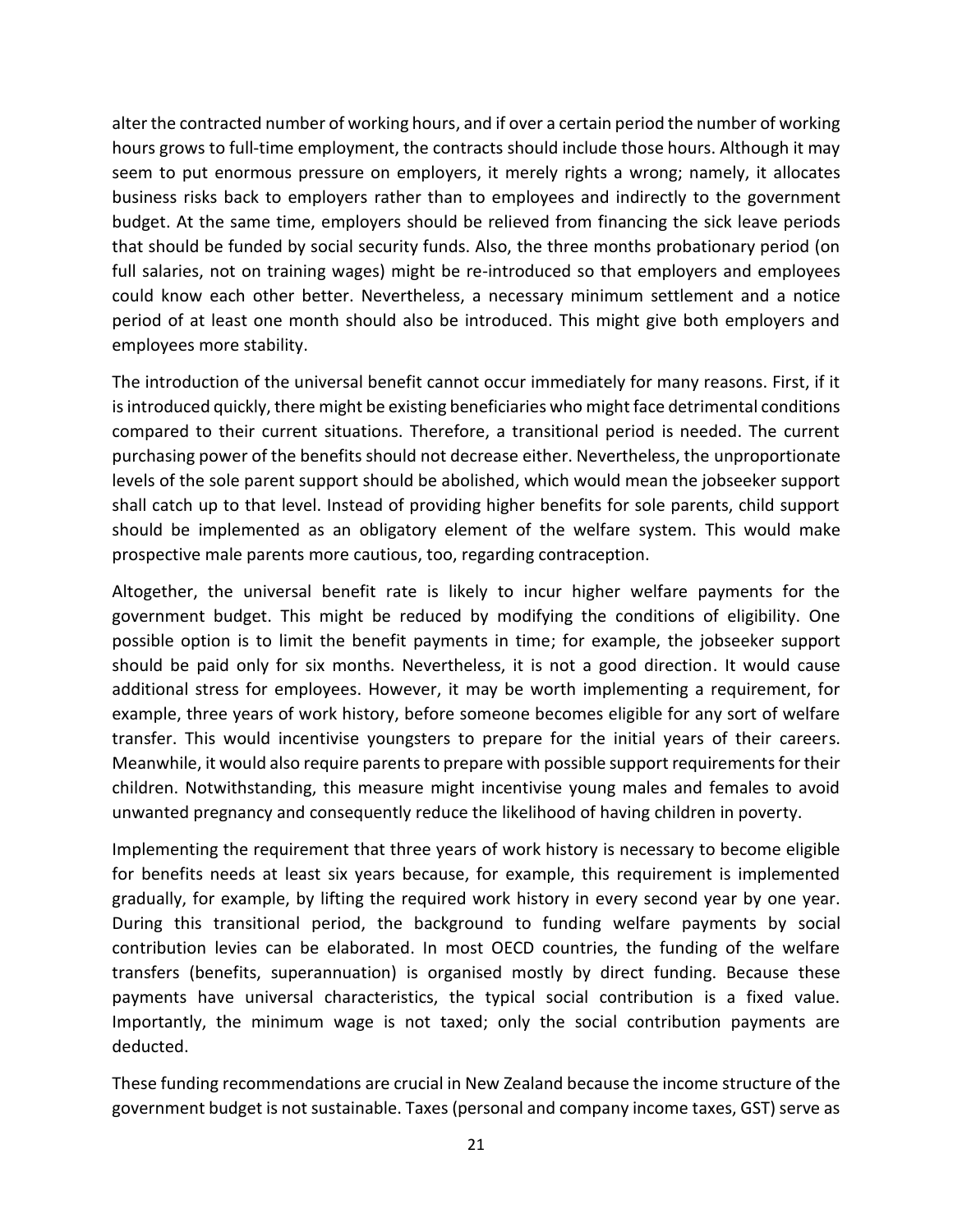the main contributors to welfare transfers; meanwhile, in a more sustainable structure, they could be funded directly by social contribution levies. The roots of this funding are present in New Zealand, and the ACC (Accident Compensation Corporation) is funded this way. Practically, the ACC funding should be extended to cover the welfare transfers and healthcare expenditures as well. The funding calculations are similar to the existing insurance mathematical models of the ACC.

## Conclusion and recommended further studies

The inflexibility of the welfare system makes it difficult for the most vulnerable social groups to face the challenges of the cost of living crisis. This paper investigated the possible options to develop the welfare system. The development requires time, most likely at least six years. The necessary length of time makes it essential that the development occurs in bipartisan agreement and that election cycles will not interfere in the process. To provide a better benefit / income ratio, the labour market regulations need to change by limiting the current flexibility. At the same time, it is an option to reform the funding of the government budget to create sustainable income sources for welfare and healthcare expenditures. These policy measures demand enormous work. First, this study should be developed so that the survey is answered by a representative sample of the New Zealand society. Then, the various options to amend the labour market legislation should be analysed. Furthermore, it is essential to conduct research into the reform of funding the government budget. Finally, it is relevant to observe what kind of state responsibilities can be derived from the human rights legislation because the dignity that the recent welfare reforms intended to secure might be better supported by welfare transfers that are personal entitlements and not targeted transfers.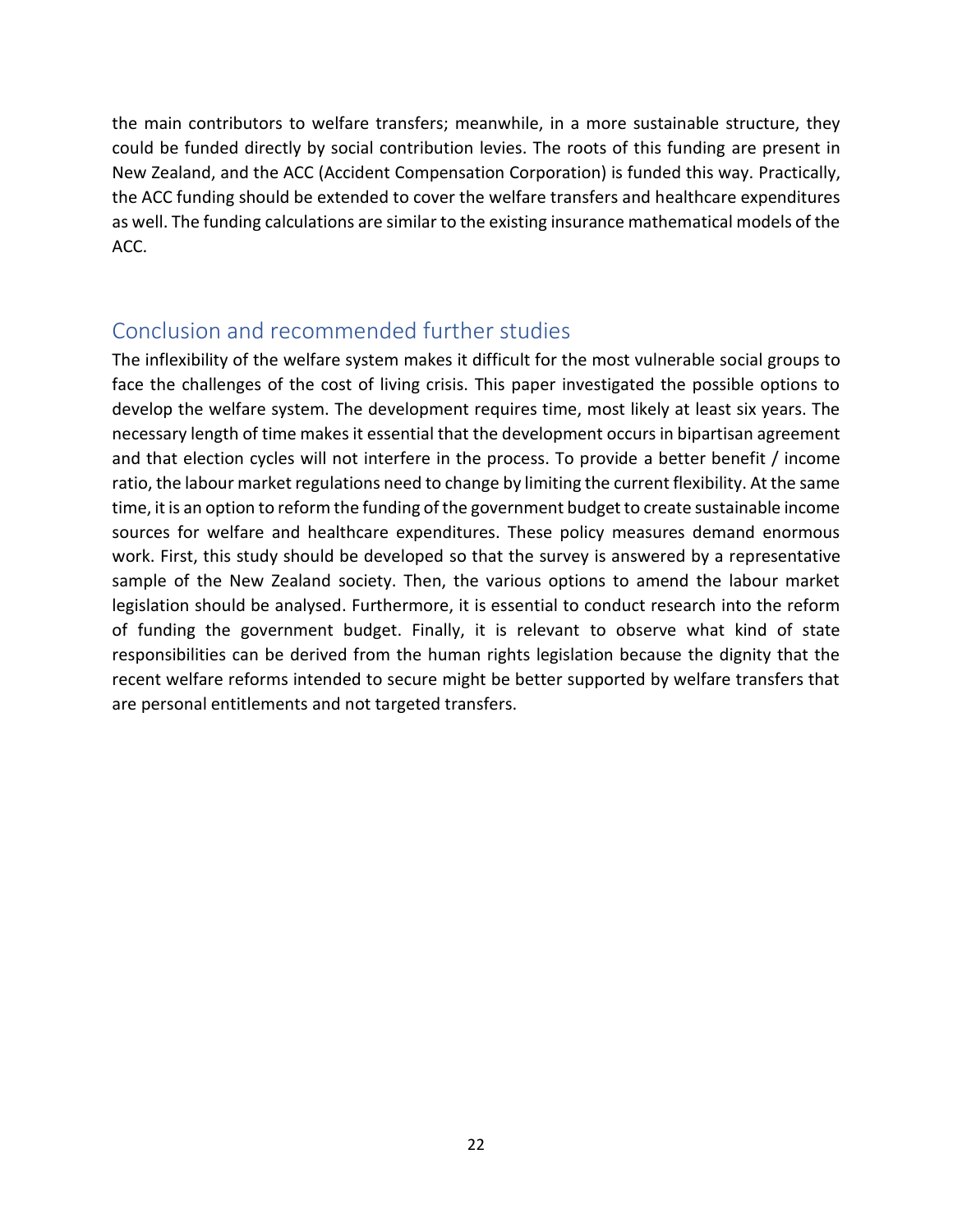## Bibliography

- Baker, T., & Davis, C. (2018). Everyday Resistance to Workfare: Welfare Beneficiary Advocacy in Auckland, New Zealand. *Social Policy and Society, 17*(4), 535-546.
- Beehive. (2021, 20 May). *Finance Minister's Budget 2021 speech*. Retrieved from www.beehive.govt.nz: https://www.beehive.govt.nz/speech/finance-ministers-budget-2021-speech
- Carroll, M. (2021, 18 May). *Explainer: What is a Universal Basic Income, and could it work?* Retrieved from www.stuff.co.nz: https://www.stuff.co.nz/business/industries/125151699/explainer-what-is-a-universalbasic-income-and-could-it-work
- Infometrics. (2019, 19 March). *Fall, rise and decline: the story of New Zealand's selfemployment rate*. Retrieved from www.infometrics.co.nz: https://www.infometrics.co.nz/article/2019-03-fall-rise-decline-story-new-zealandsself-employment-rate
- Lynch, K. (2021, 4 June). *Will the Budget 2021 benefit hike encourage people not to work?* Retrieved from www.stuff.co.nz: https://www.stuff.co.nz/national/125294625/will-thebudget-2021-benefit-hike-encourage-people-not-to-work
- Macfie, E. (2022, 19 April). *Officials, unions and employers urge changes to who is a contractor*. Retrieved from www.newsroom.co.nz: https://www.newsroom.co.nz/experts-urgechanges-to-who-is-a-contractor
- Maddison Project. (2019, 28 January). *Maddison Historical Statistics*. Retrieved from www.rug.nl: https://www.rug.nl/ggdc/historicaldevelopment/maddison/?lang=en
- Mankiw, N. G. (2018). *Principles of Economics.* Melbourne: Cengage Learning.
- Matthews, D. (2018, 27 April). *4 big questions about job guarantees*. Retrieved from www.vox.com: https://www.vox.com/2018/4/27/17281676/job-guarantee-design-badjobs-labor-market-federal-reserve
- NewsHub. (2022, 26 March). *Is New Zealand ready for universal basic income?* . Retrieved from www.youtube.com: https://www.youtube.com/watch?v=Xj6WyCuh-fc
- Panetta, G. (2020, 13 April). *Pope Francis says it might be 'time to consider a universal basic wage' in Easter letter*. Retrieved from www.weforum.org: https://www.weforum.org/agenda/2020/04/pope-francis-says-it-might-be-time-toconsider-a-universal-basic-wage-in-easter-letter
- Partizán. (2020, April 17). *Mi az alapjövedelem?* Retrieved from www.zoutube.com: https://www.youtube.com/watch?v=WYaUJhYyVOk&t=1973s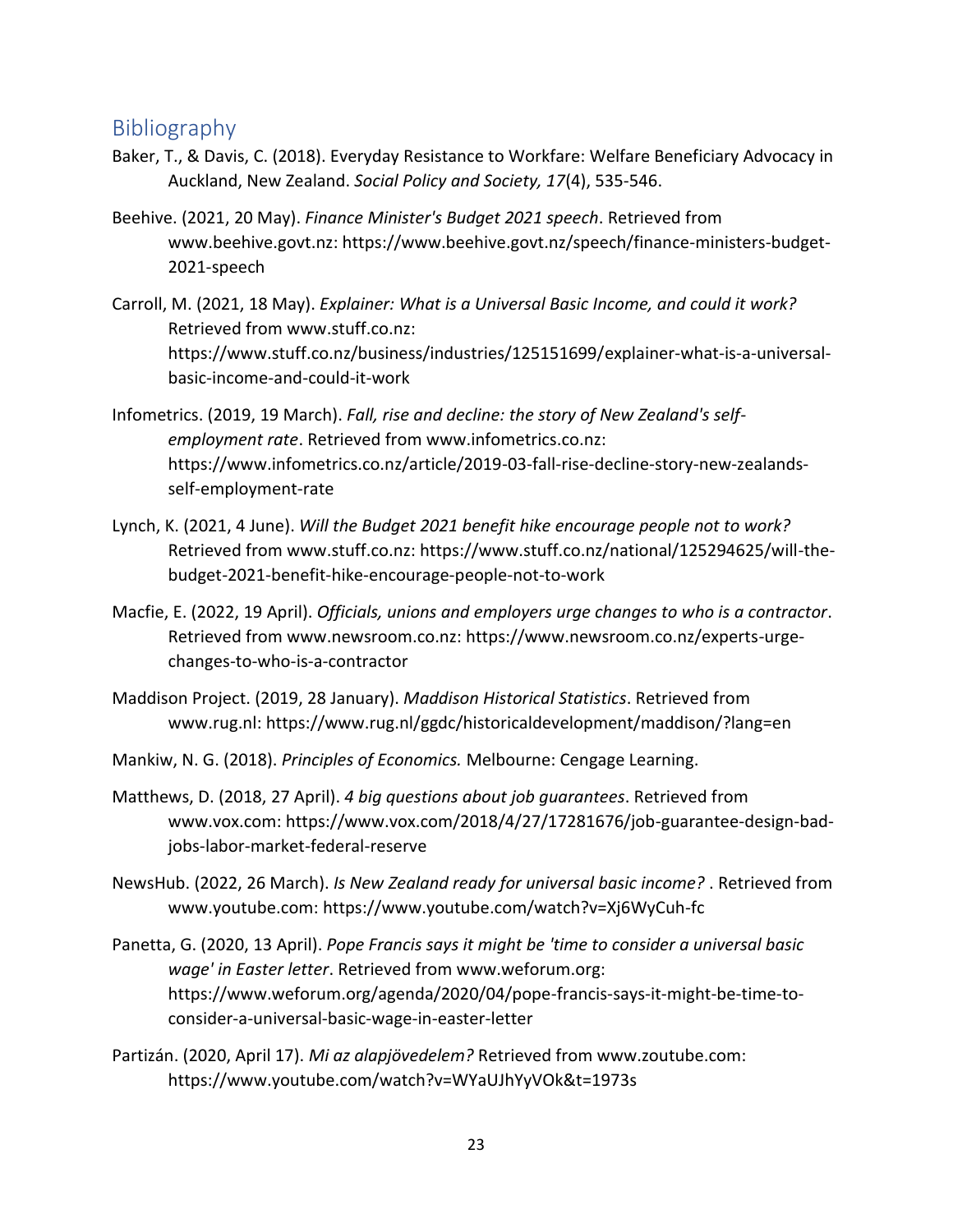- Pettinger, T. (2017, 18 November). *Advantages and Disadvantages of Flexible Labour Markets*. Retrieved from www.economicshelp.org: https://www.economicshelp.org/labourmarkets/adv-disadv-flexible-lm/
- Scarpetta, S., Queisser, M., Garnero, A., & Königs, S. (2022). *Supporting people and companies to deal with the Covidü19 virus: Options for an immediate employment and social policy response.* Paris: OECD.
- Statistics New Zealand. (2019, 1 July). *One in 20 employed New Zealanders are contractors*. Retrieved from www.stats.govt.nz: https://www.stats.govt.nz/news/one-in-20 employed-new-zealanders-are-contractors
- Statistics New Zealand. (2022, 21 April). *Consumer price index (CPI)*. Retrieved from www.stats.govt.nz: https://www.stats.govt.nz/indicators/consumers-price-indexcpi?gclid=CjwKCAjwyryUBhBSEiwAGN5OCKR-9afkoD0Yxn\_qQBapZ2v3qImw3jpUGYHjOdqWjRfit6WXUNA-KhoC-kMQAvD\_BwE
- Statistics New Zealand. (2022a, February 02). *Labour market statistics: December 2021 quarter*. Retrieved from www.stats.govt.nz: https://www.stats.govt.nz/informationreleases/labour-market-statistics-december-2021 quarter#:~:text=Employment%20and%20filled%20jobs,with%2064.6%20percent%20last %20quarter.
- Statistics New Zealand. (2022b, January 25). *Consolidated accounts of the nation: June 2016 - September-21*. Retrieved from www.stats.govt.nz: www.stats.govt.nz
- Treasury. (2019, 11 December). *Half Year Economic and Fiscal Update*. Retrieved from www.treasury.govt.nz: https://www.treasury.govt.nz/publications/efu/half-yeareconomic-and-fiscal-update-2019
- WEAG. (2019a). *Whakamana Tangata - Restoring Dignity to Social Security in New Zealand.* Wellington: Welfare Expert Advisory Group.
- WEAG. (2019b). *Example Families and Budgets - Investigating the Adequacy of Incomes.* Wellington: Welfare Expert Advisory Group.
- Weller, C. (2017, 14 February). *Elon Musk doubles down on universal basic income: 'It's going to be necessary'*. Retrieved from www.businessinsider.com: https://www.businessinsider.com/elon-musk-universal-basic-income-2017-2
- Woodhouse, M. (2015). Addressing Zero Hours Contracts. Wellington: New Zealand Government - Cabinet Papers.
- Work and Income. (2020, 1 April). *Changes to other payments if your main benefit goes up*. Retrieved from www.workandincome.govt.nz: